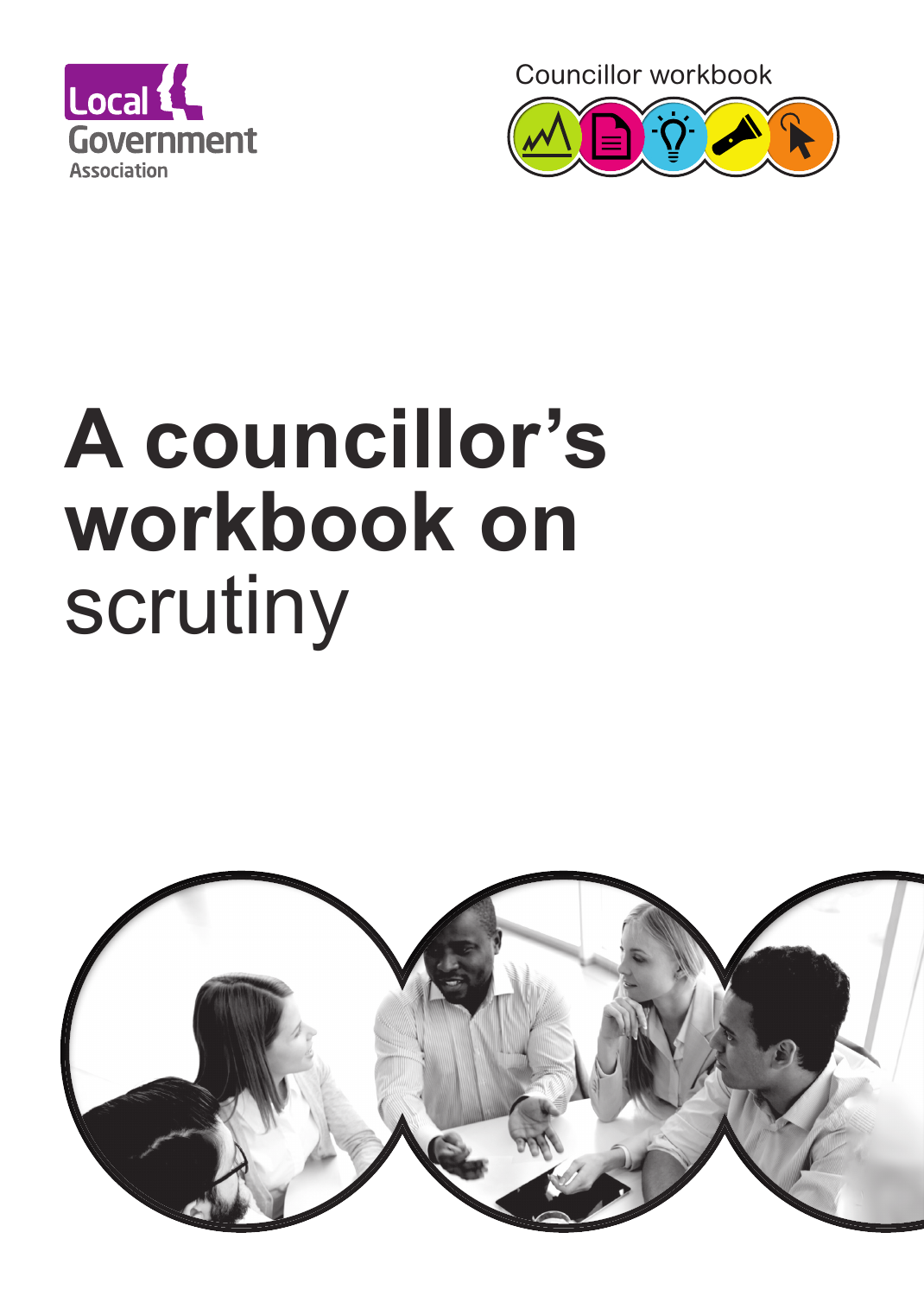## **Contents**

| Foreword                            | 3  |
|-------------------------------------|----|
| Scrutiny in local government        | 4  |
| Introduction                        | 4  |
| Powers of scrutiny                  | 4  |
| <b>Effective scrutiny</b>           | 5  |
| Adding value                        | 5  |
| Being cost-effective                | 8  |
| Public scrutiny                     | 8  |
| Work programming                    | 10 |
| How scrutiny works                  | 11 |
| The overview and scrutiny committee | 11 |
| <b>Scrutiny meetings</b>            | 12 |
| Task and finish groups              | 14 |
| Co-optees                           | 14 |
| <b>Combined authorities</b>         | 14 |
| Joint committees                    | 15 |
| The scrutiny review process         | 15 |
| Pre-decision scrutiny               | 16 |
| Post-decision scrutiny and call-in  | 18 |
| Gathering evidence                  | 19 |
| Sources of information              | 19 |
| Using evidence effectively          | 20 |
| Making a recommendation             | 21 |
| Monitoring recommendations          | 21 |

| Working with others                                    | 21 |
|--------------------------------------------------------|----|
| The council executive and officers                     | 21 |
| <b>Statutory officers</b>                              | 22 |
| The scrutiny officer                                   | 22 |
| The monitoring officer                                 | 23 |
| Scrutiny and partner organisations                     | 23 |
| Other scrutineers                                      | 24 |
| <b>Useful skills</b>                                   | 25 |
| Questioning techniques                                 | 25 |
| Listening skills                                       | 27 |
| Chairing scrutiny                                      | 27 |
| Final summary                                          | 28 |
| Appendix<br>Sources of further information and support | 29 |

This councillor workbook includes references to materials published by the Local Government Association (LGA) and the Centre for Public Scrutiny (CfPS). Further information can be found at www.lga.gov.uk and www.cfps.org.uk.

All documents published by the CfPS and referenced in this workbook can be found in full on the CfPS website [www.cfps.org.uk.](http://www.cfps.org.uk)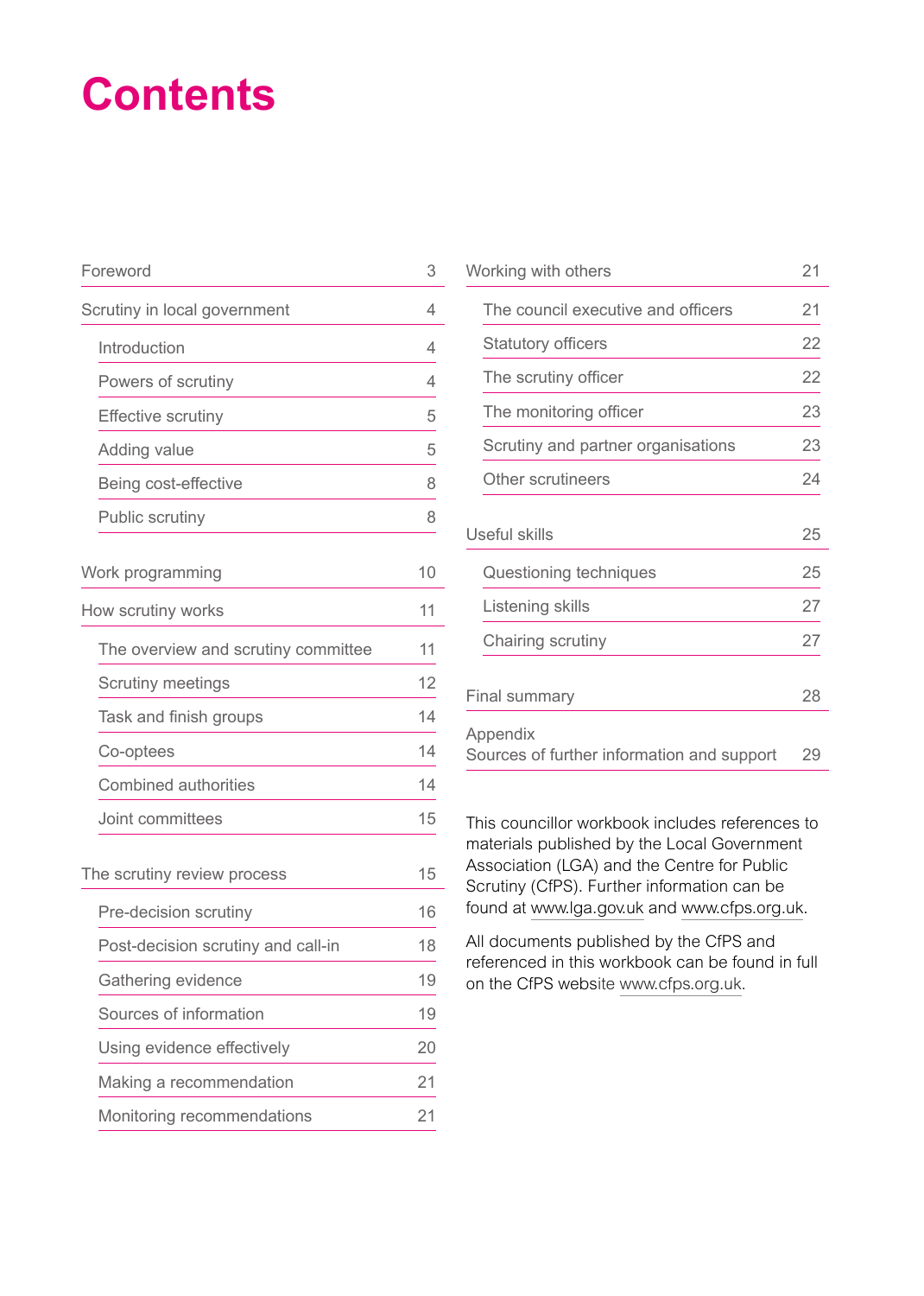## **Foreword**

This workbook has been designed as a learning aid for elected councillors. It makes no judgement about whether you have been a councillor for some time, or whether you have been elected more recently. If you fall into the former category the workbook should serve as a useful reminder of some of the key skills, approaches and tactics that make for an effective ward councillor – it may even challenge you to reconsider how you have approached aspects of the role to date.

Those councillors who are new to local government will recognise that they have much to learn. The workbook will help you to get up to speed with key aspects of the ward councillor role that require focus and attention. In effect, it should provide you with some pointers on how to develop a style and approach that you are comfortable with, and that enables you to be most effective in your day to day duties.

The workbook can be used as a standalone learning aid or as an adjunct to other material you may cover. It offers few firm rules for councillors as it is recognised that each individual must decide how best to use and develop their influencing skills, based on individual preference and confidence. As such, the workbook should serve more as a direction marker rather than a road map.

In practical terms, the document will take between two to three hours to work through. You do not need to complete it all in one session and may prefer to work through the material at your own pace. The key requirement is to think about your own approach in influencing other people – how the material relates to your local situation, the people you serve and the council you represent.

In working through the material contained in this workbook you will encounter a number of features designed to help you think about the ward councillor role. These features are represented by the symbols shown below:



**Guidance** – this is used to indicate research, quotations, explanations and definitions that you may find helpful.



**Challenges** – these are questions or queries raised in the text which ask you to reflect on your role or approach – in essence, they are designed to be thought-provokers.



**Case studies** – these are 'pen pictures' of approaches used by other people or organisations.



**Hints and tips** – these represent a selection of good practices which you may find useful.



**Useful links** – these are signposts to sources of further information and support, outside the workbook, which may help with principles, processes, methods and approaches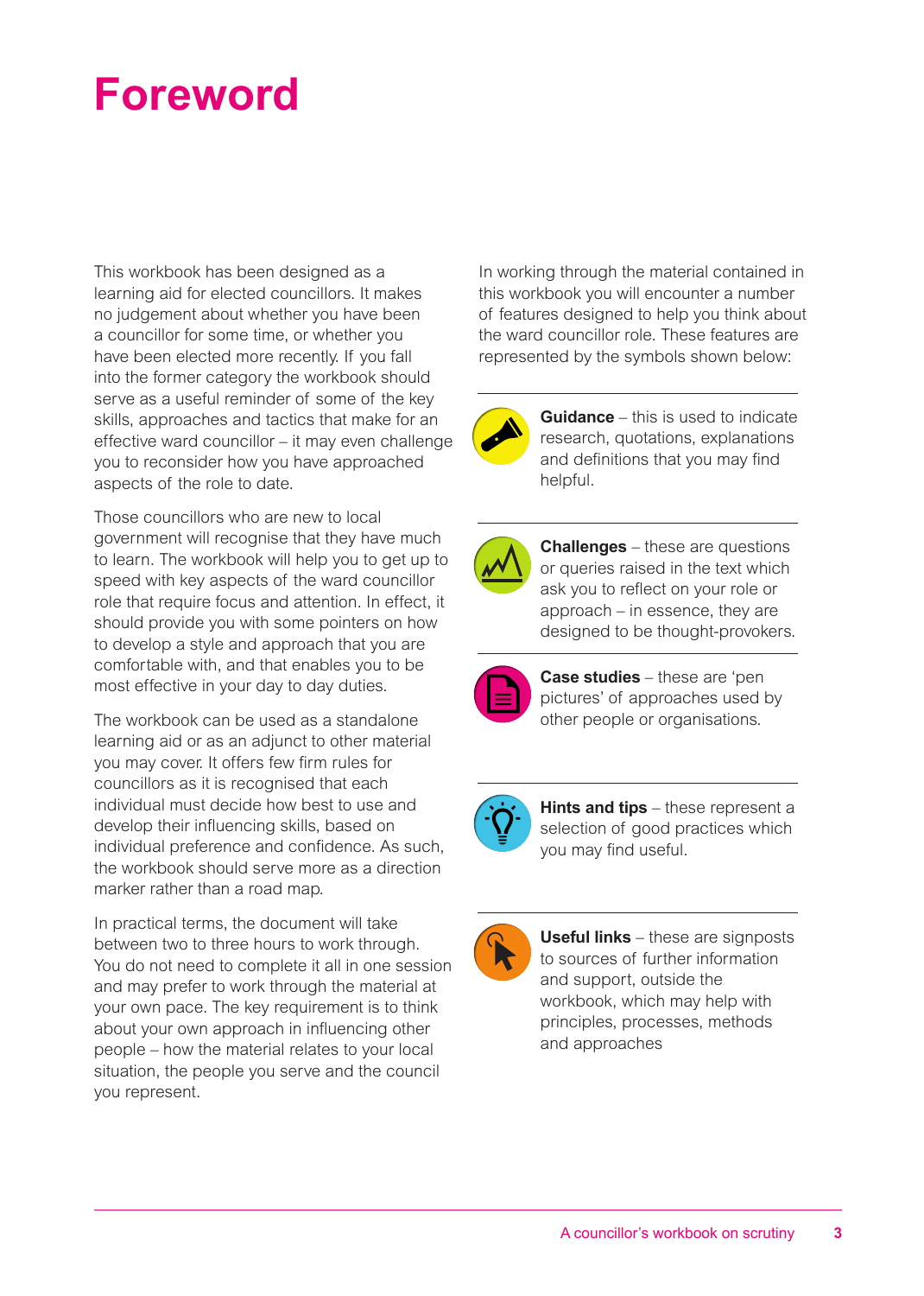## **Scrutiny in local government**

### Introduction

The Local Government Act 2000 introduced a new political management system for local councils in England and Wales, requiring them to have a separate 'executive' in the form of a leader, or elected mayor, and cabinet.

To provide a counterweight for this, the Act also introduced the concept of 'overview and scrutiny', whereby every council with an executive management structure is required to have an overview and scrutiny committee. This enables the rest of the council to scrutinise the executive by investigating their decisions and policies, and issuing reports and recommendations where any shortcomings are identified.

The Localism Act 2011 gave councils the option of converting to a committee system form of governance. Councils that have chosen this option are not required to have a separate overview and scrutiny committee, although they may choose to do so. It is still expected that scrutiny will take place within committees to identify where improvements need to be made.

Whichever governance system a council operates, scrutiny is an essential part of ensuring that local government remains transparent, accountable and open, resulting in improved public policies and services.

As a councillor, you have been elected by your local community because they believe you will represent them in ensuring the council provides the services they need, to the standard they expect. By understanding their needs you can bring a different perspective to the decisionmaking process to that provided by the council executive or officers, which helps decisions to be more robust.

Whether or not you are directly involved in the scrutiny function, it is important that you understand how scrutiny works and the benefits that it can bring. This workbook will:

- explain what scrutiny is and how it works in practice
- describe the scrutiny review process
- look at who is involved in scrutiny
- give an overview of useful skills for carrying out scrutiny.

### Powers of scrutiny

The principal power of a scrutiny committee is to influence the policies and decisions made by the council and other organisations involved in delivering public services. The scrutiny committee gathers evidence on issues affecting local people and makes recommendations based on its findings.

Scrutiny can investigate any issue which affects the local area or the area's inhabitants. However, effective scrutiny work relies on scrutiny's 'soft' influencing power, as it has no formal power to compel anyone to make changes. For this reason, before undertaking any scrutiny work it is important to think about not only scrutiny's legal powers but also about how to build a positive working relationship with those who are the subject of scrutiny's recommendations. This ensures a much higher chance of scrutiny's recommendations being implemented.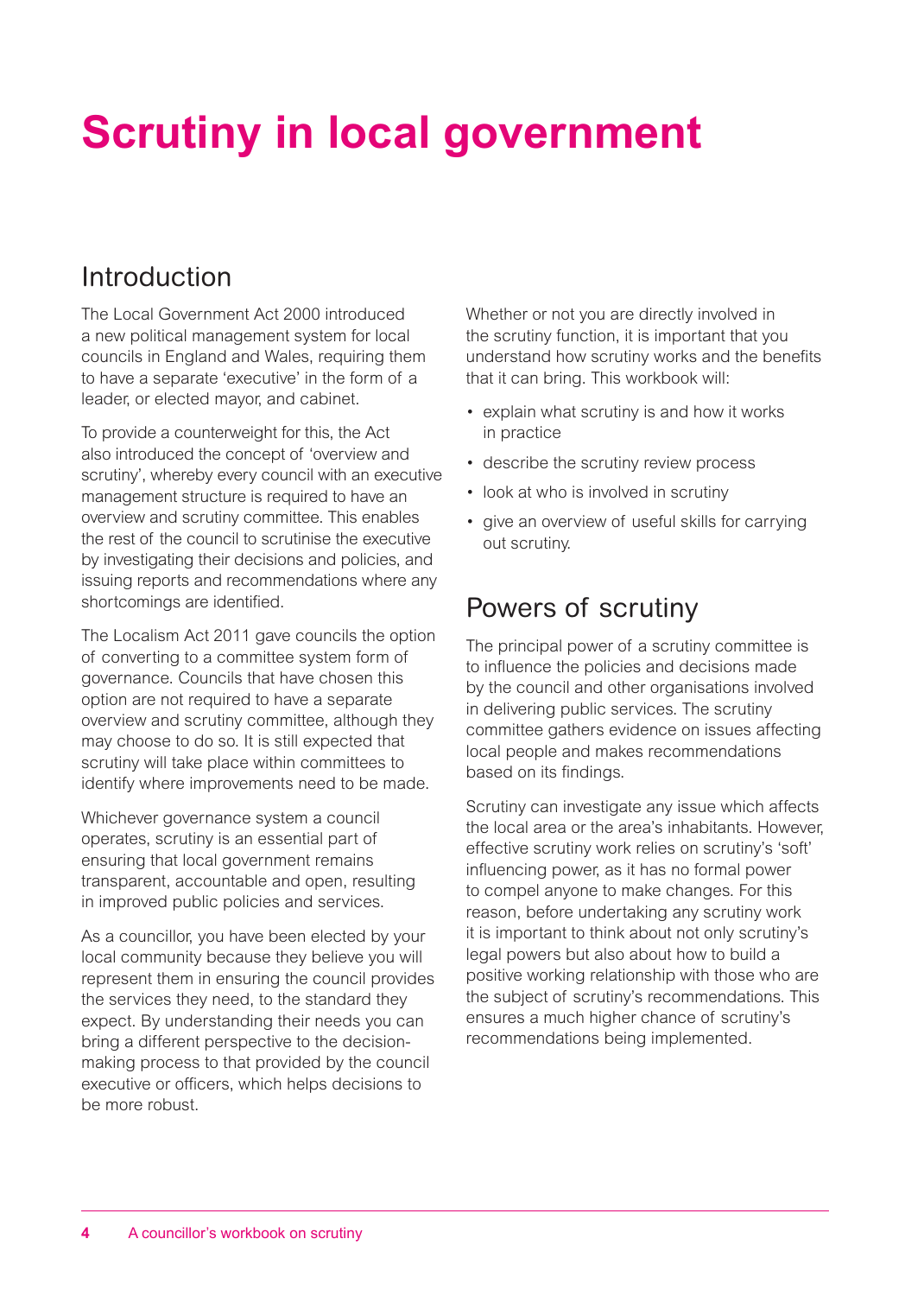Generally, a scrutiny committee has the legal power to:

- require that the council makes information available to it, both in the form of written reports and by officer and cabinet member attendance at committee meetings
- require that the cabinet responds to its recommendations within a set time frame.

Scrutiny also has powers relating to certain external partners. More information can be found on the CfPS website (www.cfps.org.uk/ practice-guides).

### Effective scrutiny

For scrutiny to be effective it needs to be seen as a 'critical friend' and it is important to identify where decisions could be improved and how to prevent mistakes being made or repeated. However, the focus should be on forward thinking and making positive changes, rather than apportioning blame and focusing on the negatives. This will help to foster positive and constructive relationships between scrutiny, councillors and officers.

Successful scrutiny relies on the following conditions:

### **Effective work programming**

Work programming is the planning stage of scrutiny, where subjects for further investigation are identified. It is most effective when there are clear criteria for the selection of subjects and agenda items. This is covered in more detail later in the workbook.

### **Positive attitude of the council executive and council officers**

Scrutiny works well when the council's executive views it in a positive light and as an opportunity to improve council performance. Scrutiny's effectiveness will be reduced if the executive sees it as aggressively critical, which will lead to defensive behaviour and make it difficult for scrutiny to influence change.

Similarly, scrutiny will be more effective if council officers are willing to provide information and assistance when required. Ideally, officers should see scrutiny as an essential partner in improving services, where non-executive councillors can help them to better understand local people and make robust judgements about priorities.

### **Positive attitude of scrutiny councillors**

Scrutiny councillors need to be committed to making the function work and to developing the conditions necessary for working effectively with the council's executive and officers, and any other relevant partner organisations.

It is also important that scrutiny is seen as impartial and stays separate from party politics. However, scrutiny work includes looking at issues that are locally politically contentious and high profile, and as such an element of political disagreement is inevitable. The challenge for you, as a scrutiny councillor is to use your political skills and understanding of the needs of local people to shape the discussions, whilst not acting in a party political manner or using the discussions to further party political objectives

More information can be found in 'Overview and scrutiny in local government: a handbook for elected members' (CfPS, 2013), accessible from: www.cfps.org.uk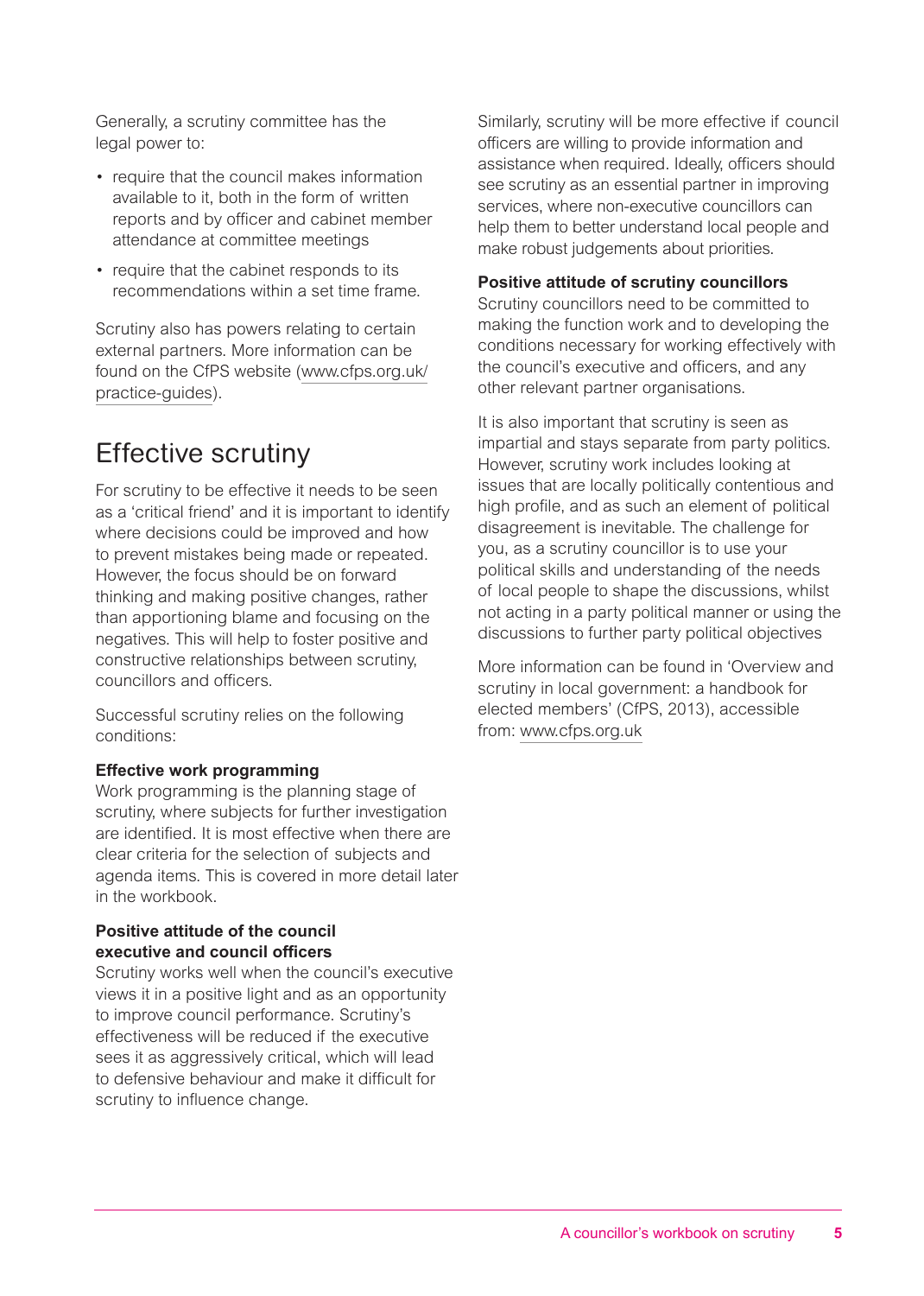

### **Guidance What is good scrutiny?**

Fundamentally, all scrutiny work must add value: it must make a positive contribution to the lives of local people and scrutiny committee members must be very clear about how their work will do this. When scrutiny is carried out properly it is constructive and focuses on the priorities of local people, which feeds into the priorities of the council and its partners. Good scrutiny:

- tackles issues of direct relevance to local people
- tackles issues where, through the unique perspective of elected councillors, it can add the most value
- is about talking to a wide range of people, drawing them together and building consensus
- is about challenging the accepted ways of doing things and acting as a champion for developing a culture of improvement in the local area.

### Adding value

The purpose of scrutiny is ultimately to improve the lives of local people through improved public services. To justify the resources allocated to scrutiny it is important to be able to demonstrate that scrutiny work adds value and makes a difference to local people.

A scrutiny review is successful if it fulfils one or more of the following conditions:

- it meets the objectives set out by the scrutiny committee
- feedback from the public shows that they think there has been the service improvement they desired
- the work has helped to achieve corporate or partnership priorities
- there is a return on investment, demonstrating scrutiny's impact and outcomes in financial terms.

The impact scrutiny has can be measured in two ways:

**Outputs** – quantitative expressions of the activities being reviewed, for example 'waste bin collections have increased to 10,000 every week'. These can be expressed in financial terms to show return on investment.

**Outcomes** – what stakeholders experience as a result of the review, for example if the local community recognises an improvement. The council and its partners could also be stakeholders, for example where scrutiny recommendations relate to internal processes.

The CfPS publication 'Tipping the Scales' details a model for measuring return on investment for overview and scrutiny.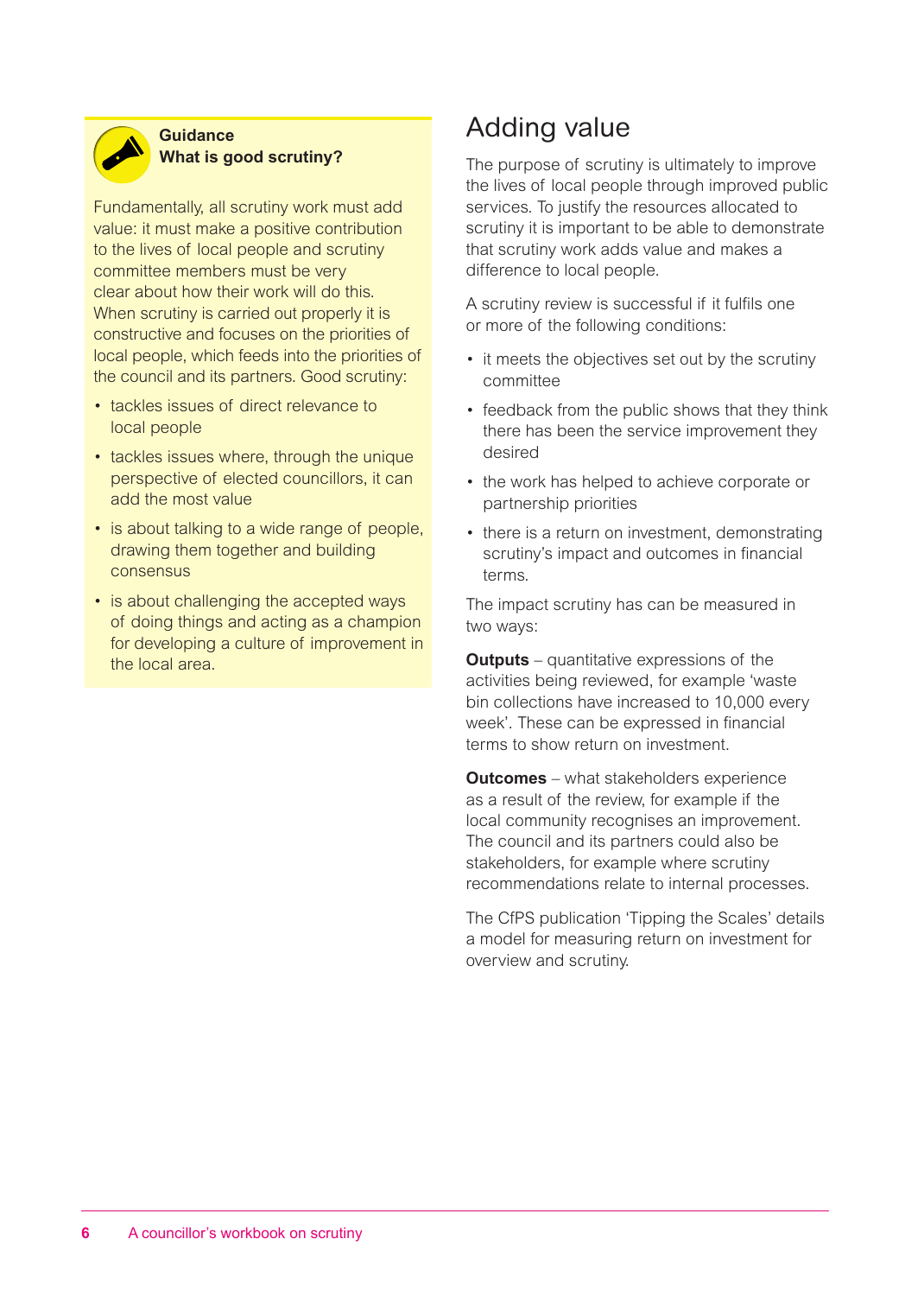

### **Case study Adur, Arun and Worthing – measuring the return on investment**

A scrutiny review was undertaken to consider the ROI of improving the health and wellbeing of homeless people, after evidence showed that Arun District has the fourth highest number of people in the UK who sleep rough on its streets.

#### **Return on investment**

The review explored whether the demand on A&E and hospital admissions for homeless people was linked to whether or not they were registered with a GP. The following conclusions were reached:

- on average, homeless people who were not registered with a GP were eight times more likely to visit A&E
- this meant the burden on A&E services could be reduced if homeless people were registered with a GP
- it cost less when a homeless person registered and visited a GP than when they attended A&E.

Further work then identified the cost of undertaking the review, which made it possible to calculate how many homeless people needed to be registered with a GP for there to be an overall net saving.

Return on investment calculation

Review costs: 334 review hours x average wage £11.60/hr = £3874

Estimated cost per visit to  $AAE = £131$ 

Cost of registration and visit to  $GP = £79$ 

Potential saving if registered with  $GP = \text{\textsterling}52$  (£131-£79)

### **Return on Investment = £52 x 8 visits = £416**

Number of homeless people needed to register to balance review = 10 (£416 x 10 = £4160)

You can find more Scrutiny Return on Investment (SROI) examples in the CfPS publication 'Tipping the Scales', which is available at: www.cfps.org.uk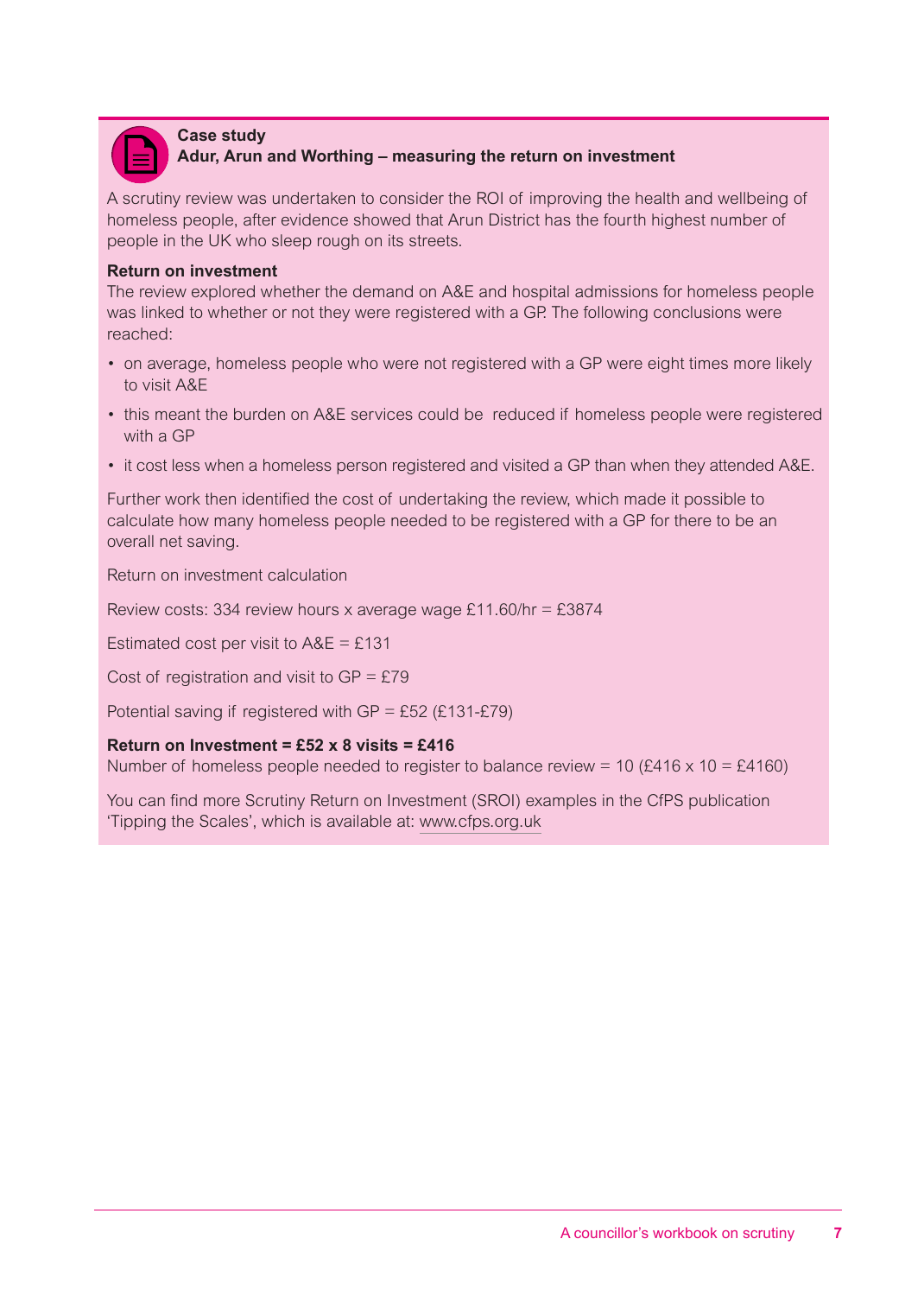### Being cost-effective

Scrutiny committees need to work effectively with limited resources. They can do this by:

**Carrying out work more efficiently** – for example, holding single-topic committee meetings, so a group of councillors can speak to a large number of witnesses in a round-table format.

**Targeted work programming** – having processes in place to decide what will and what will not be reviewed and investigated.

**Providing officer support more efficiently** – for example, by thinking more carefully about what support scrutiny committee members want and need from officers and what skill set officers have and require.

**Resource availability** – work programming should be influenced by what resources are available.

**Circulating information** – providing or making information available to councillors prior to meetings on a more regular and informal basis, so they spend less time in meetings reading reports. Councillors and officers can work together to limit the volume of material councillors are sent to material that is relevant and useful to them.

### Public scrutiny

The involvement of the public provides a unique perspective on how well public services are being delivered and how they could be improved, from the point of view of those receiving and using the services.

Members of the public can attend scrutiny meetings and can make their views known to their local councillors and members of the scrutiny committee. There are also opportunities for the public to get involved in a more meaningful way in task and finish reviews, which are covered in more detail later in the workbook.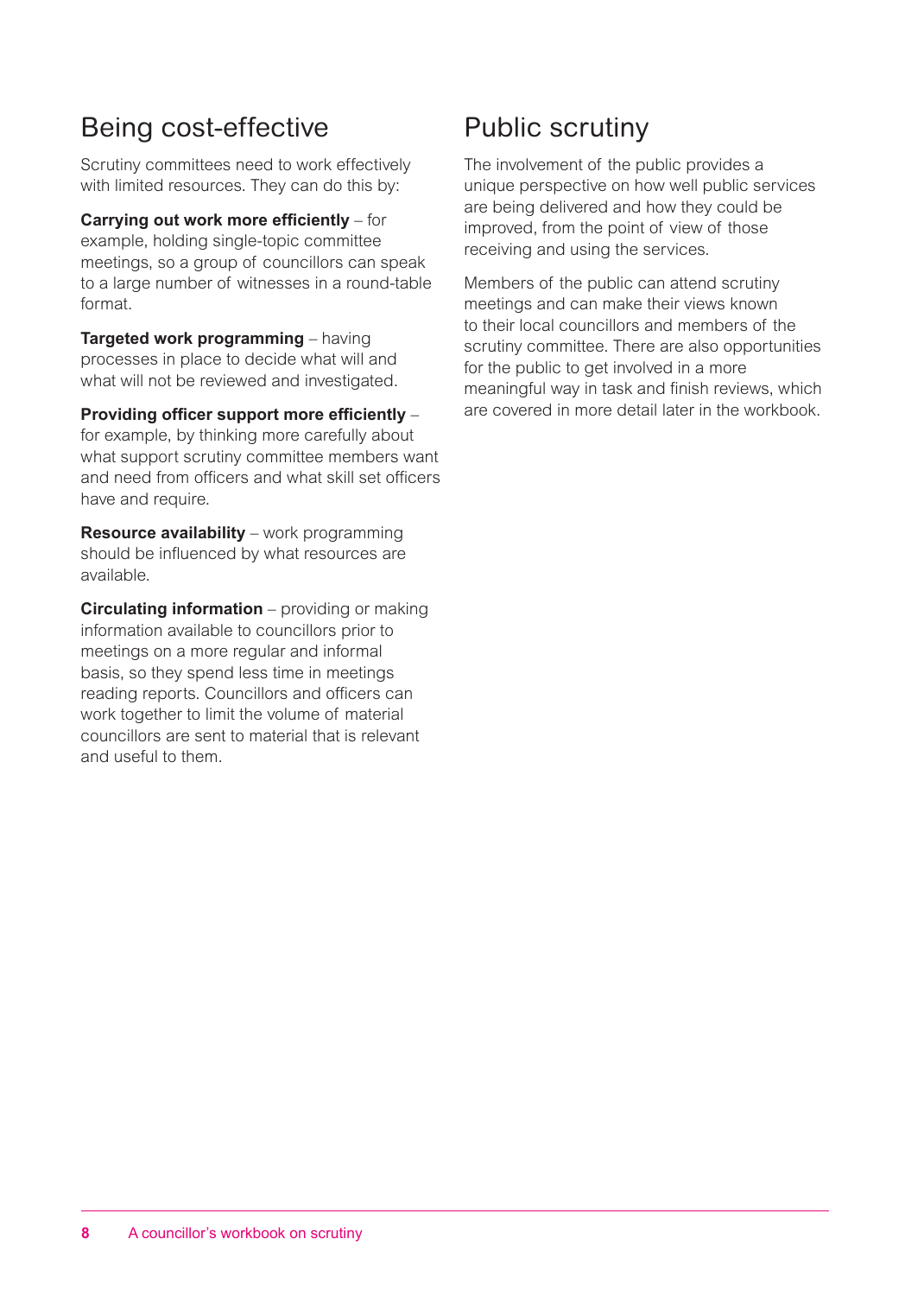

#### **Case study Successful scrutiny – Lincoln Against Poverty**

Every year, the Centre for Public Scrutiny presents the Good Scrutiny Awards, which recognise councils who have undertaken successful scrutiny work. The 2015 top winner was the City of Lincoln Council for their Lincoln Against Poverty scrutiny work. Here is a summary of the project.

### **Objective**

To build an effective plan to tackle poverty that includes and is supported by over 120 partners from a wide range of organisations.

### **Scope**

The review covered a wide range of topics including benefits and low income, accessing work, child poverty and education, health and housing. In Lincoln, one in four children lives in poverty, a significant number of residents are in fuel poverty, and the city is recognised as having one of the highest rates of acute deprivation in England.

### **Approach**

In 2014, the Lincoln Against Poverty Conference was a key forum for delivering workshop sessions that focused on areas that had been reviewed, and enabled partners to explore and discuss the different facets of poverty and the support required to move beyond it in the coming year. The council used a wide range of data including statistical data, academic and organisational journals and reports, and case studies on those in the city experiencing poverty first hand.

### **Recommendations**

From this extensive review project, and input from partners, 100 suggestions were put forward and used to develop the Lincoln Anti-Poverty Action Plan 2014/15. The impressive number of suggested actions implemented demonstrated not only the council's dedication to tackling this issue but the positive and effective outcomes that can be achieved by engaging relevant partners and the community.

### **Outcomes**

Some of the key actions that were recommended or directly influenced by the Community Leadership Scrutiny Committee include:

- Relocating the Lincolnshire Credit Union from the outskirts of the city into Lincoln City Hall in the city centre. As a result, there were 78 new customers, 78 small loans were issued – key in challenging doorstep loans and resulting in an estimated £121,000 savings to customers by not using a doorstep lender.
- In partnership with City of Lincoln Council, Lincoln Christ's Hospital School, Lincolnshire Credit Union, and Barclay's Bank, Year 7 students undertook money awareness and the benefits of savings courses. Students were provided with the opportunity to open savings accounts and were encouraged to start the savings programme through an incentive scheme set up by the City of Lincoln Council.
- A loan shark awareness programme was undertaken involving the extensive use of multiple media platforms to deliver the message. As a result, 48 per cent of clients surveyed at the JobCentre were aware of the campaign, the Lincoln Citizens Advice Bureau saw a 12.4 per cent increase in people seeking advice compared to the year before, and the Lincoln Christians Against Poverty saw a five-fold increase in waiting times for debt advice.
- Finally, the re-distribution and recycling of large household items was improved, as well as a better alignment of food bank and welfare services to address changing situations of those in need.

You will find more examples in Successful Scrutiny Good Scrutiny Awards, which is published on the CfPS website: www.cfps.org.uk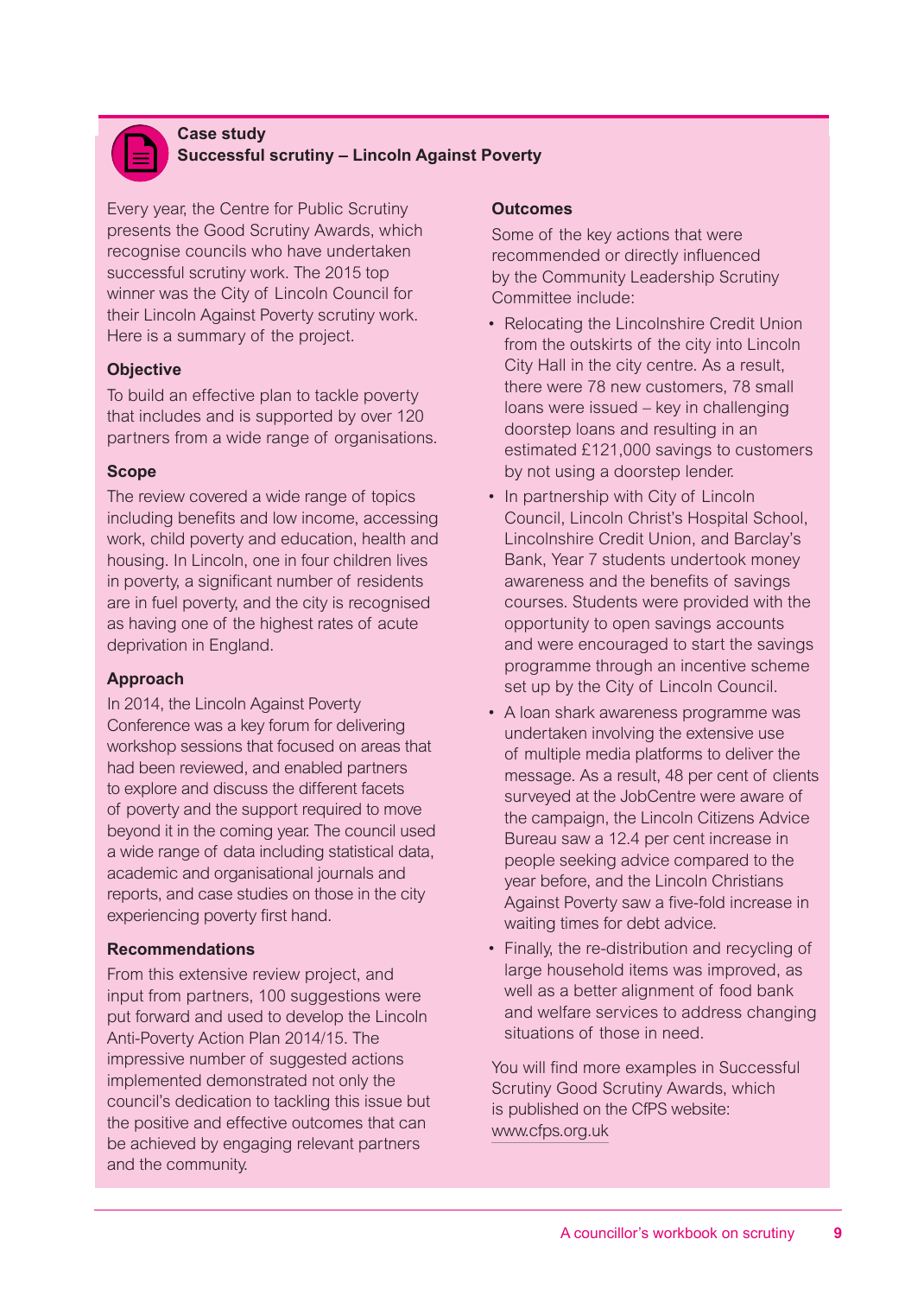## **Work programming**

The role of scrutiny is to achieve positive outcomes for local people by undertaking a thorough, targeted examination of the council's service provision and procedures. However, it is not possible to examine every service in detail, so it is important for the scrutiny committee to prioritise and plan its workload. Some councils do this at the beginning of each year and some do it on an ongoing basis.

#### **Planned scrutiny**

Work programming is the process for determining which topics scrutiny will look at over the coming year, either at committee meetings or

in task and finish groups. This involves evaluating a number of factors to decide which topics are to be investigated and when. The process will typically involve long-listing and then short-listing topics before making a final decision.

#### **Responsive scrutiny**

Whether planned scrutiny takes place at the beginning of the year or on an ongoing basis, the priorities for scrutiny need to be monitored and evaluated on an ongoing basis. This makes sure scrutiny can be flexible and responsive to high-priority issues or policy changes that occur throughout the year.

### **Hints and tips The scrutiny topic selection process**

Each council has its own method for selecting topics for scrutiny; in some councils there may be a very structured selection process, whilst in others it may be more informal. Whatever level of detail is involved, the general process should include the following activities.

### **1. Identify issues**

You can identify potential issues by:

- consulting with all members of scrutiny committees, senior officers, cabinet members and council officers
- looking at corporate priorities, business plans and the Forward Plan of the council (and the council's neighbours)
- considering events and decisions in the council's calendar that could require an input from scrutiny, such as setting budgets
- evaluating previous council performance and identifying any follow-up work required to previous scrutiny work
- carrying out work to engage with local people, for example through surgeries, local media, opinion surveys and online forums.

### **2. Prioritise topics**

Identify and prioritise potential scrutiny topics, considering the resources they would require and the level of impact they could achieve.

### **3. Plan scrutiny work**

Decide which scrutiny topics to review and include them in the work programme.

### **4. Review and evaluate**

Review progress and evaluate outcomes to demonstrate the value added by scrutiny.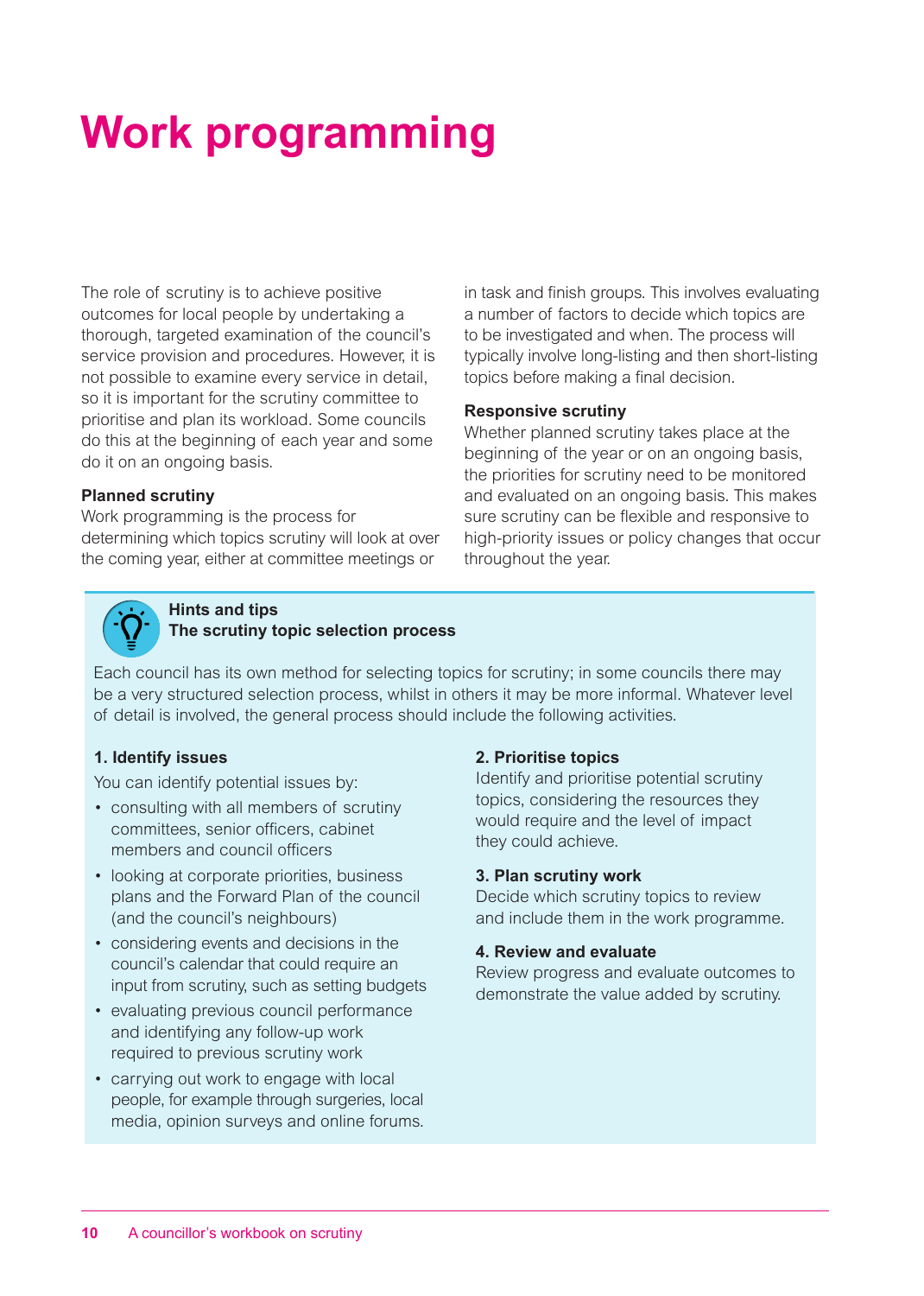

#### **Guidance**

### **Criteria for selecting scrutiny topics**

The following criteria provide a useful guide for prioritising and selecting which topics are suitable for scrutiny to review.

Topics **are** suitable for scrutiny when:

- scrutiny could have an impact and add value
- the topic is of high local importance and reflects the concerns of local people
- the resources are available that would be required to conduct the review, in terms of manpower and budget
- it avoids work duplication elsewhere
- the issue is one that the committee can realistically influence
- the issue is related to an area where the council, or one of its partners, is not performing well
- the issue is relevant to all or large parts of the local area
- the review would be in the council's interests.

Topics **are not** suitable for scrutiny when:

- the issue is already being addressed elsewhere and change is imminent
- the topic would be better addressed elsewhere (and will be referred there)
- scrutiny involvement would have limited or no impact upon outcomes
- the topic may be sub-judice or prejudicial to the council's interest
- the topic is too broad to make a review realistic
- new legislation or guidance relating to the topic is expected within the next year
- the topic area is currently subject to inspection or has recently undergone substantial change.

Defining scrutiny topics

For every item on the work programme/new referral, it should be clear:

- What is the issue/activity/project under consideration?
- What is scrutiny being asked to do?
- What are the reasons for/expected benefits of involving scrutiny in the matter?
- Is there a specific deadline for the piece of work?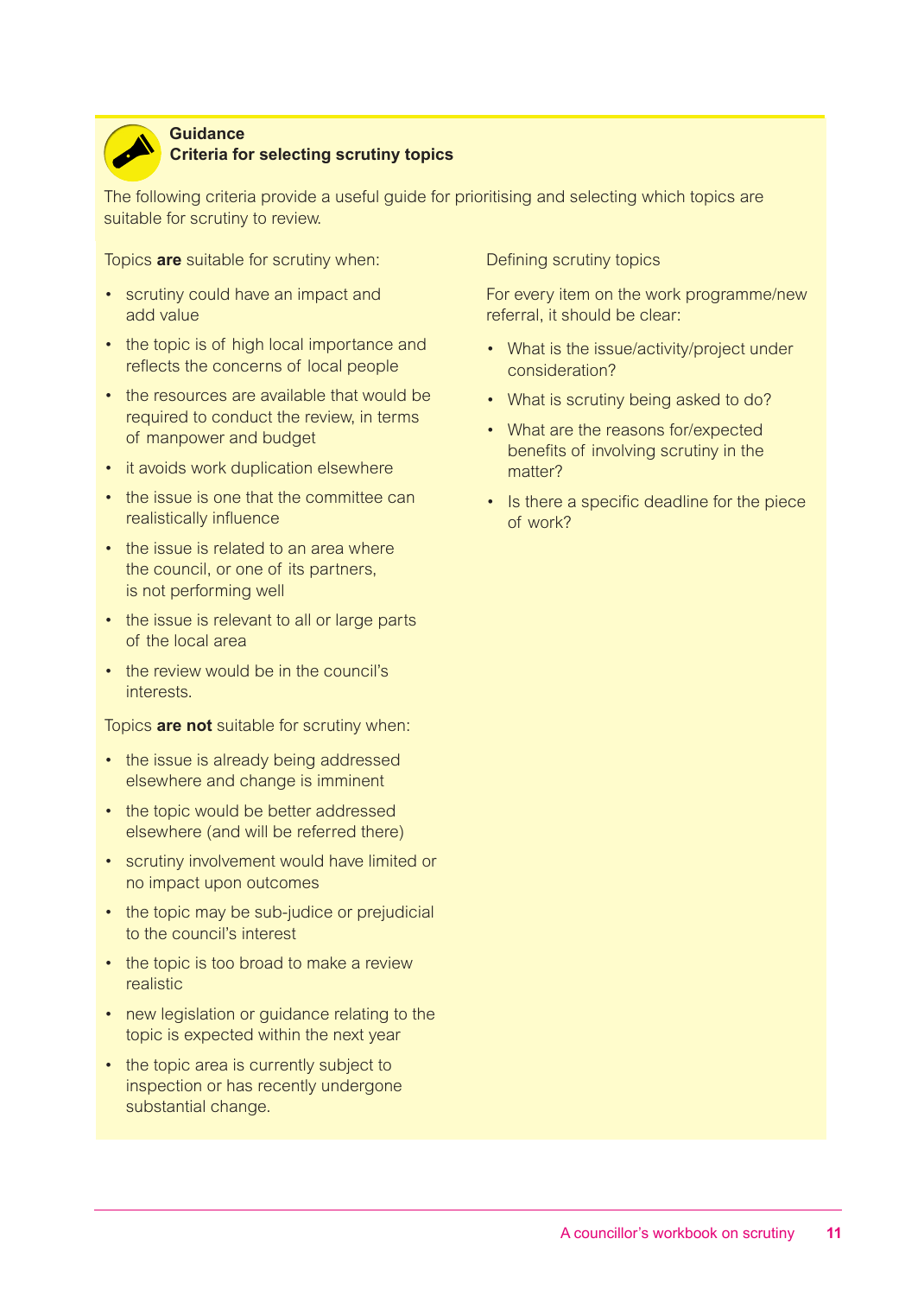

### **Challenge 1 – prioritising topics**

Consider the issues that are important to the people you represent in your ward. List the five issues you think are the most important, then put them in order of priority; make a note of your reasoning. Do you know all the information you need to handle complaints effectively? Consider these statements to identify any gaps. If you answer 'no' to any of them, take some time to find the answers from your council's website or your work colleagues.

| $\mathbf{1}$   |  |  |  |
|----------------|--|--|--|
| $\overline{2}$ |  |  |  |
| $\overline{3}$ |  |  |  |
| $\overline{4}$ |  |  |  |
| 5              |  |  |  |

Think about how you would translate these into strategic issues. Here is an example:

### **The issue**

A number of residents have been complaining that the trees in the local area are not being pruned regularly enough, becoming a hazard and presenting a potential danger to the public. Complaints include difficulty in walking on the pavement, damage to tall vehicles, trip hazards from tree roots and gardens being overshadowed by trees.

#### **Strategic considerations**

The council needs to consider how it allocates its Environmental Services' resources so that it can be efficient whilst also meeting the needs of local residents. It can look at:

- how services are procured, commissioned and contracted
- which are the most hazardous streets and where the biggest improvements can be made
- prioritising and planning a programme of work for tree pruning.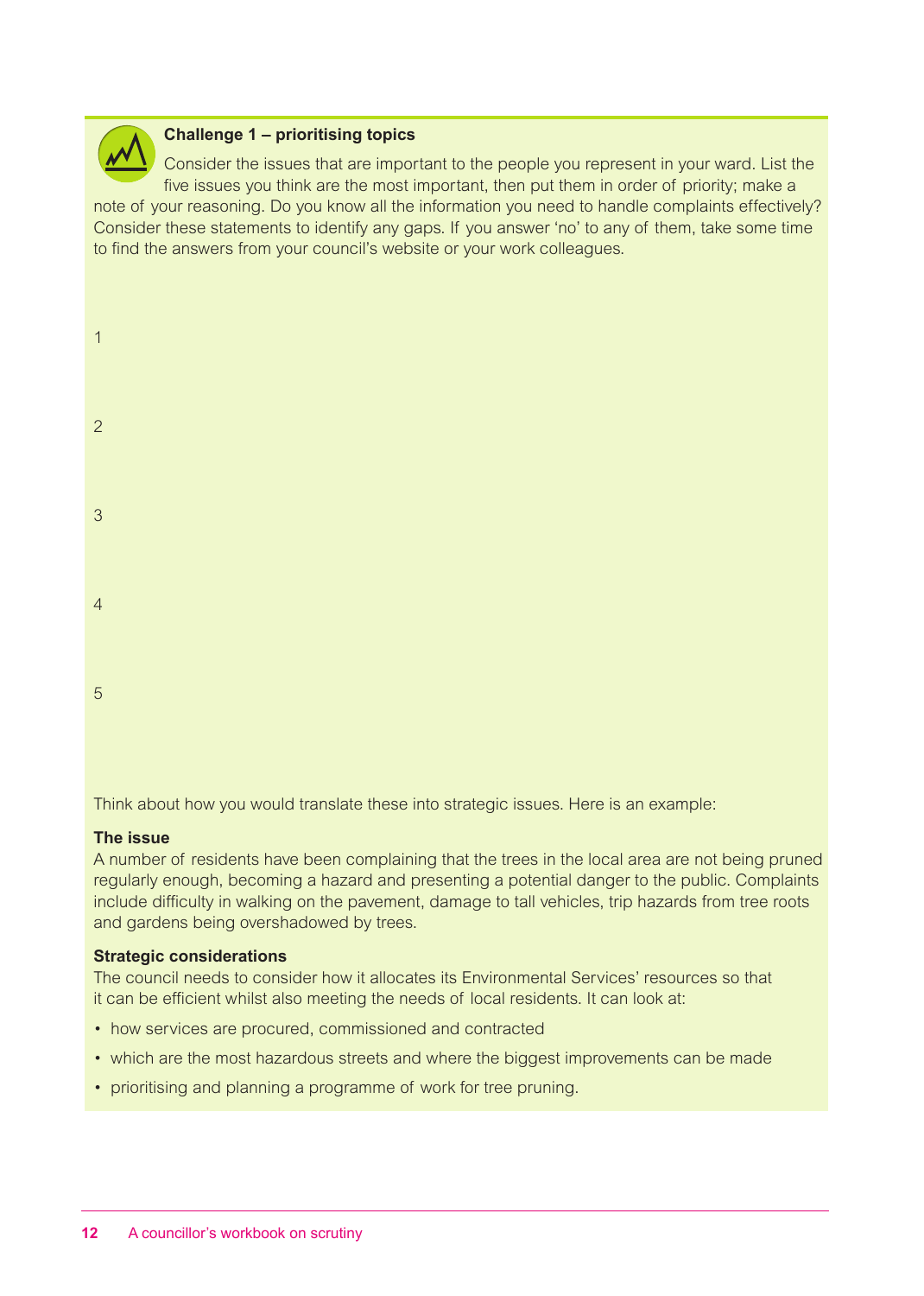## **How scrutiny works**

The ongoing formal business of scrutiny is usually carried out by committees, the purpose and composition of which is defined by legislation. The scrutiny committee chair is usually proposed by the council executive, although Full Council votes on the membership of committees and chairs at council AGM.

Scrutiny work is also carried out in smaller, informal 'task and finish' groups, which are not covered in legislation. These are time-limited bodies established by scrutiny committees to gather evidence and produce recommendations on a specific subject.

### The overview and scrutiny committee

Councils that operate under executive arrangements are required by law to have an overview and scrutiny committee. This must be composed to reflect the political proportions of the council as a whole (so, for example, in a council with 25 Conservatives and 20 Labour councillors, a scrutiny committee may have five Conservative and four Labour members). The chair of the scrutiny committee can represent any political party; when considered collectively they do not need to be politically balanced.

Councils using a committee system of governance are not required by law to create an overview and scrutiny committee, but they may do so if they wish.

Members of the council's executive **may not** sit on the overview and scrutiny committee; cabinet assistants **may** sit on scrutiny committees, since the executive's decision-making powers cannot be delegated to them. However, to avoid a conflict of interests it is common for assistants to be assigned to committees that do not reflect their portfolios.



### **Challenge 2 – scrutiny in your council**

There is no prescribed structure for implementing scrutiny in a council – there may be one overview and scrutiny committee, or several committees and sub-committees. Find out how scrutiny is implemented in your council.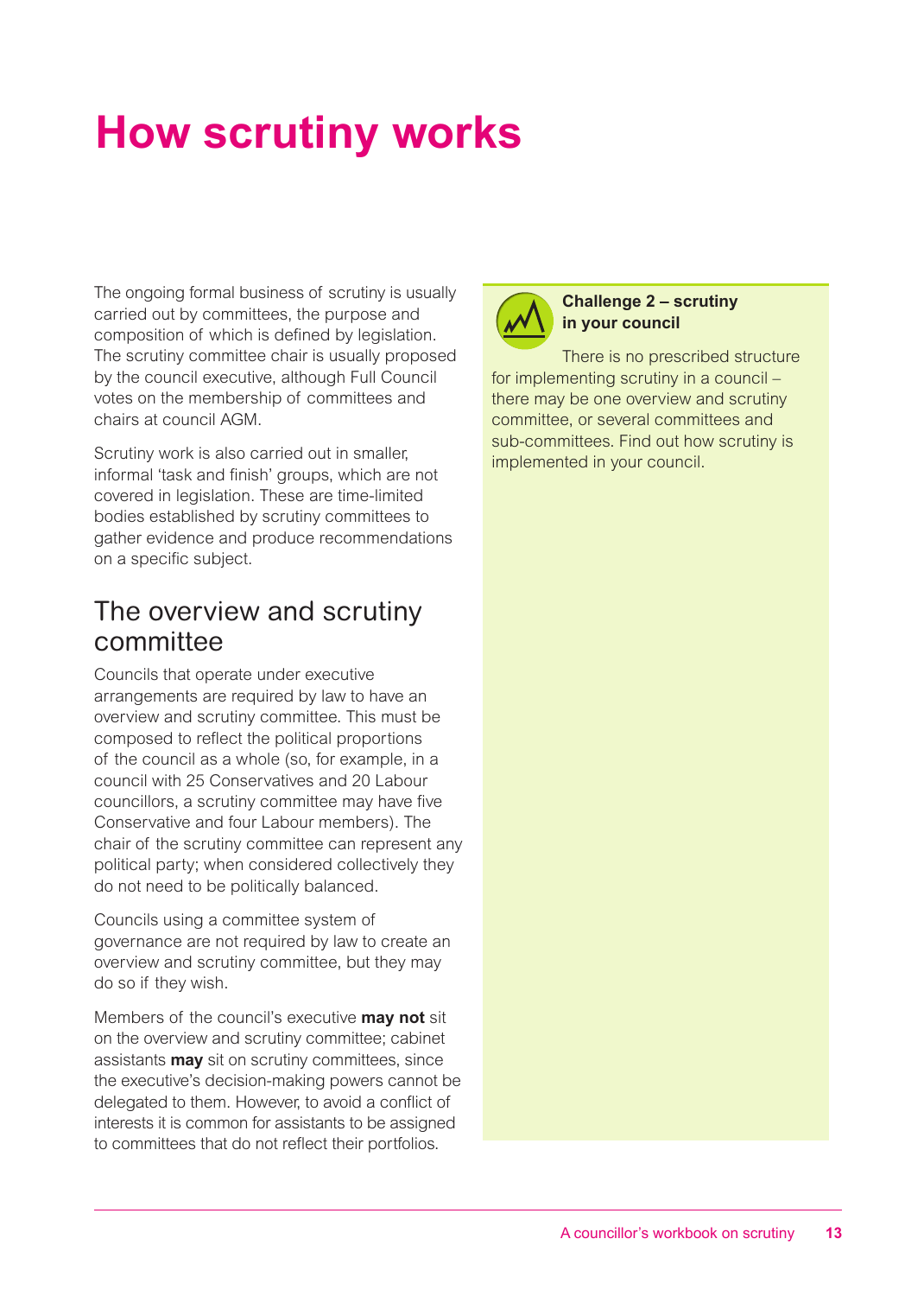### Scrutiny meetings

Scrutiny committee meetings are formal and public. They provide a forum whereby councillors can:

- discuss written information they have received, from the council and external bodies
- hear evidence from witnesses, which could include other councillors, council officers, experts, representatives from other organisations and members of the public
- question witnesses to gain a better understanding of the issues
- draw conclusions from their discussions and the evidence examined, in the form of an outcome.

Committee meetings usually involve one or more substantive written reports being tabled on issues selected by the committee and its chair on the basis of the work programme. The purpose of scrutiny is to provide recommendations for improvement, so it is important to have a clearly defined outcome at the end of the meeting.

The Local Government Act 1972 sets out a variety of requirements around formal committee meetings:

- They must be in public. The public may only be excluded if it is likely that confidential or exempt information will be disclosed.
- The agenda and related papers must also be made public at least five working days before the meeting, unless the meeting is convened at shorter notice. Certain papers may be excluded from publication if they contain confidential or exempt information.
- The council's constitution must have rules of procedure for overview and scrutiny committees, including provisions on:
	- public questions and the public's right to speak at the meeting
	- length of meetings and the use of motions to extend meetings where necessary
	- how witnesses will be managed
	- how the chair will conduct the meeting.

### Task and finish groups

Task and finish groups are informal, usually small and time-limited bodies comprised of councillors and, often, co-optees brought in from outside the council for their specific skills and experiences. They are established by a parent committee to undertake a discrete piece of scrutiny work, and report back to that committee with their findings and recommendations.

Task and finish groups are not mentioned in legislation, although most councils make provision for them in their constitution. The following rules of thumb have been developed by CfPS:

- membership should be defined and agreed by the group's parent committee
- the parent committee should also decide on who should chair
- while party whips may nominate other councillors to sit on groups, the ultimate decision rests with the committee and the committee chair
- as far as possible, membership should loosely reflect the political proportionality of the authority (the only caveat being that attempts are usually made to involve smaller parties where they otherwise would not be entitled to a seat)
- members of the group (and even the chair) need not be drawn exclusively from the group's parent committee – any councillor can be nominated to participate
- decision-making in the group (ie deciding on the wording of a final report and deciding on recommendations) should be undertaken through consensus rather than through a vote, given the fact that the membership may not directly reflect political proportionality.

To demonstrate transparency and accountability, it is also recommended that task and finish groups make published information, minutes and evidence-gathering sessions accessible to the public.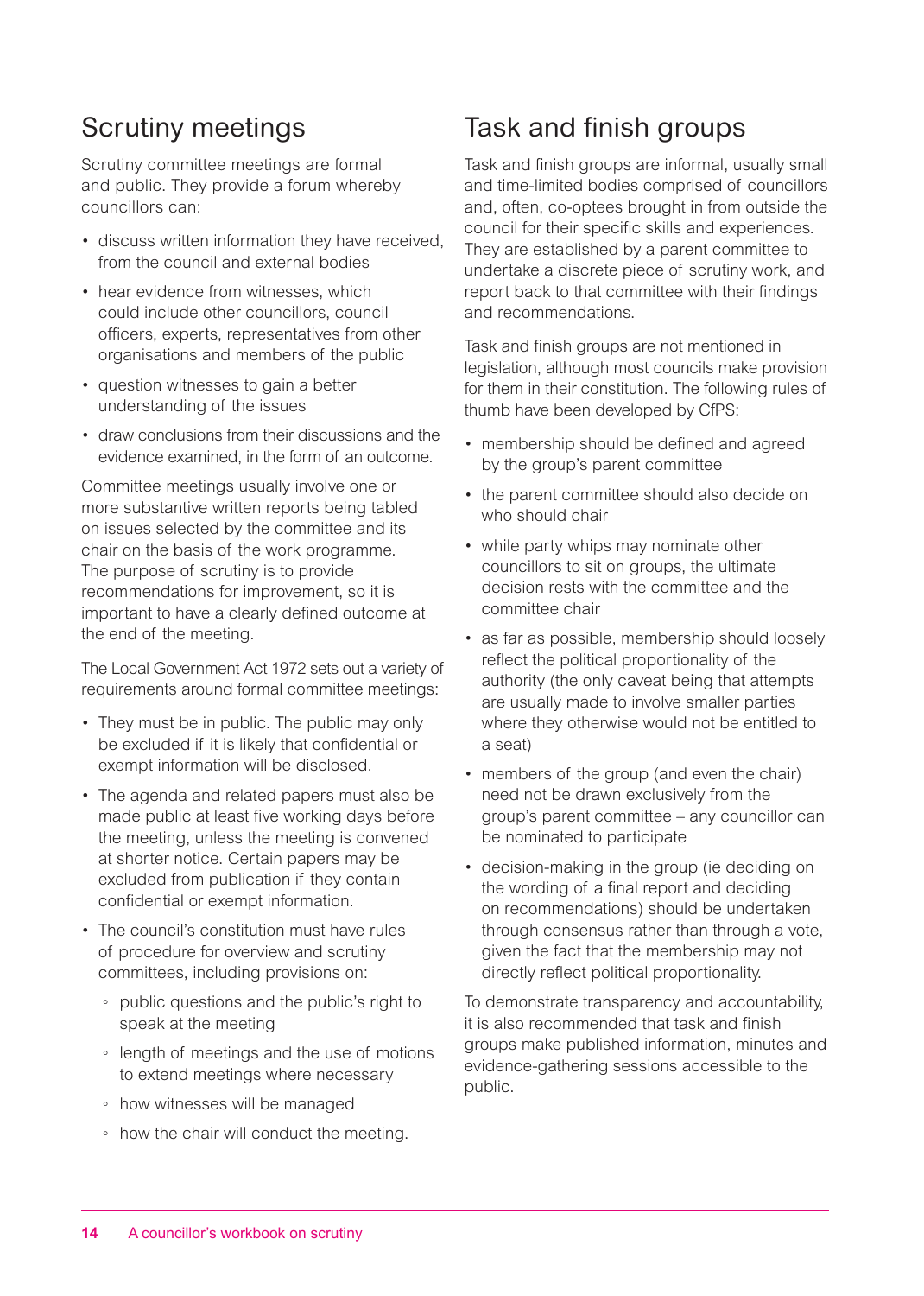

#### **Guidance Effective scrutiny meetings**

The role of the committee chair is critical in making sure the committee works as a team and fully understands the issues under discussion in scrutiny meetings. The chair takes an active role in leading and directing the discussion and managing any disagreement between committee members. This is covered in more detail later in the workbook.

There are a number of ways that scrutiny meetings can be made more effective, although a council's ability to do all of these will be limited by the resources it has available.

### **Agenda**

Having clear criteria for assessing agenda items means that only necessary items make it onto the agenda.

Limiting the number of agenda items helps to keep meetings focused and easier to manage. Evidence from the CfPS Annual Survey suggests that any more than three substantive items per meeting is detrimental to its effectiveness.

### **Preparation**

You can make the best use of your time in preparing and attending meetings by prioritising and planning any information you need to prepare or read beforehand.

Effective agenda management, where councillors are provided with a short briefing and key sources of corporate information prior to meetings, can also help to minimise the amount of time spent during the meeting on reading documents, and means more time can be spent on analysis and discussion.

### **Pre-meeting**

If time and resources allow, holding a pre-meeting to plan questions can help to ensure that topic selection is based on councillor interests, so everyone will be willing to make a contribution.

### **Objectives**

Having clearly defined and agreed objectives and outcomes for the meeting means that:

- councillors can work towards a common target in their questioning and witnesses can be fully prepared
- discussions can be easily summarised at the end of the meeting and in the minutes, with a focus on actions, post-meeting communication and follow-up work
- findings and conclusions can be more easily converted into clear, concrete recommendations at the meeting.

### **Outcomes**

Defining outcomes at the end of the meeting makes sure that agenda items are concluded with certainty and there are no 'repeat items' at the next meeting.

It also makes it possible to monitor progress on outcomes and commitments at the following meeting.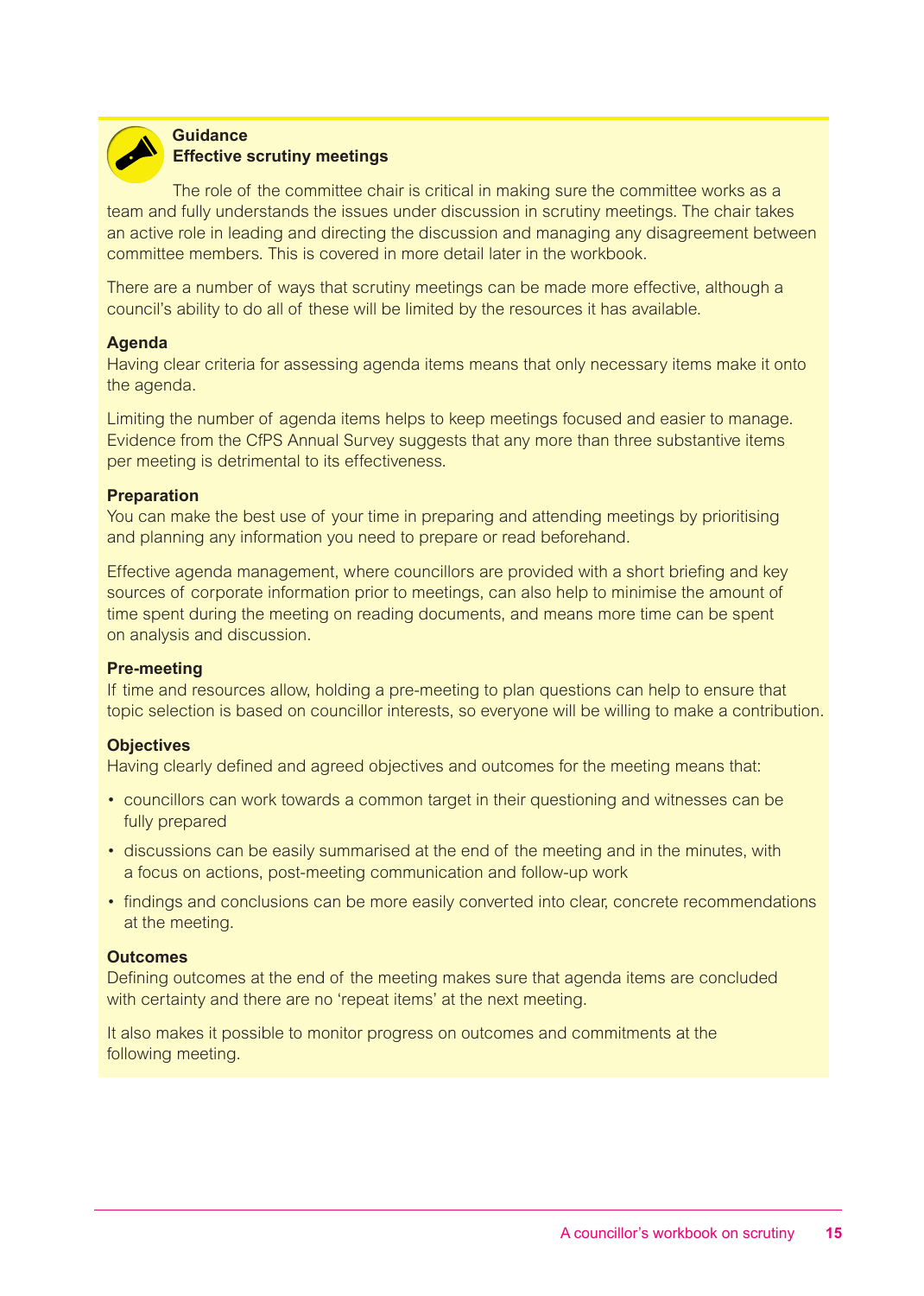### Co-optees

Council scrutiny functions have the opportunity to co-opt people from outside the council to sit either on scrutiny committees (as voting or nonvoting co-optees) or on task and finish groups.

The formal appointment of a co-optee onto an overview and scrutiny committee is provided for in the Local Government Act 2000. Task and finish groups may co-opt group members without restriction.

For councils responsible for education functions, there is a requirement for certain co-optees to be appointed to the relevant committee. The provisions in the 1996 Act apply to overview and scrutiny committees by virtue of Schedule 1 of the 2000 Act.

For most councils, this will be two diocesan representatives (one Church of England, one Catholic) and two parent governor representatives (one primary, one secondary, and both from maintained schools). Such cooptees have voting rights and are treated as opposition councillors for the purposes of political proportionality (in order to assure that the largest party retains an absolute majority at committee).

For task and finish groups, the parent committee chooses co-optees at the scoping stage. The co-optee's role is identical to that of a councillor member of the review group, but when it comes to making a final decision on a report or recommendations, in practice it will be councillors' views that take precedence.

### Combined authorities

The Cities and Local Government Devolution Act 2016 requires that combined authorities in England have their own overview and scrutiny committee.

Combined authorities are bodies formed jointly by a number of councils in a geographic area. They are the formal basis for the devolution of powers from central government to local areas. As such, combined authorities will have a significant part to play in big decisions around economic development, skills and transport, as well as other areas such as health and social care. The scope and nature of these decisions mean that having robust scrutiny arrangements in place is particularly important.

A combined authority has been in existence in Greater Manchester for several years, but others have recently been established such as in the West Midlands, Tees Valley and Liverpool City Region. Government has not set out any national expectations – it is for local areas to decide how arrangements will work.

The large areas covered by combined authorities means that there will be logistical difficulties about getting councillors together for overview and scrutiny meetings. These meetings will be additional to those held in individual local councils, so there will be an additional workload for some councillors too. This means that it will be vital for combined authority overview and scrutiny committees to be extremely focused and targeted in their work.

In practice, combined authority overview and scrutiny committees will work similarly to joint committees (see below) although some of the legal and practical issues are slightly different.

General issues around governance under devolved arrangements are discussed in the CfPS paper 'Devo why, devo how?' (2015).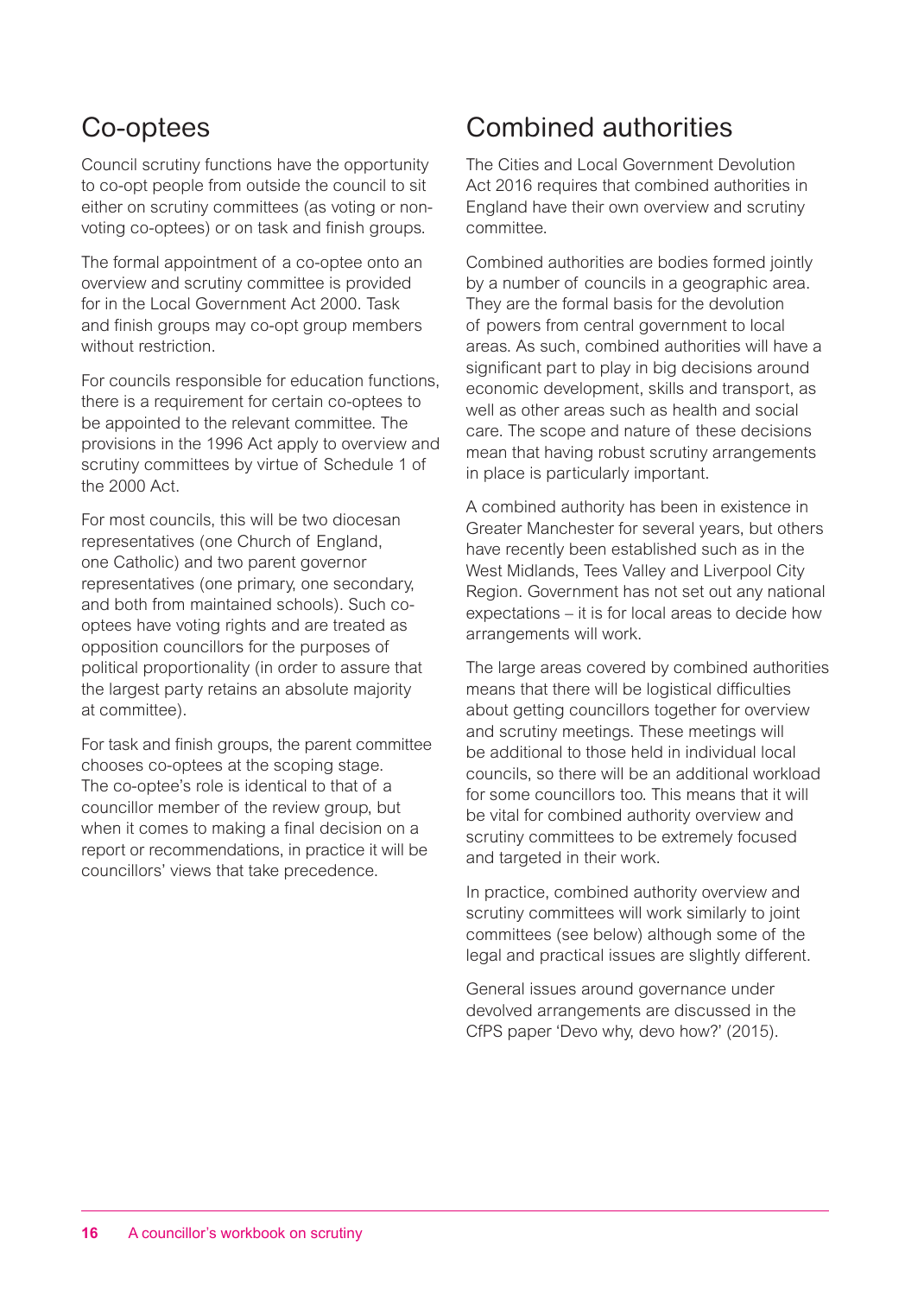### Joint committees

Joint committees are committees which have representatives from two or more local authorities. In particular, they have an important role to play in health scrutiny.

There are a number of considerations which need to be taken into account for a joint scrutiny committee to work effectively:

**Logistics** – finding mutually convenient venues to ensure no one councillor or authority loses out.

**Work objectives** – gaining broad agreement on the committee's aims and objectives.

**Political and personal opinions** – bringing together a larger number of people to sit on a committee makes it harder to find consensus and manage differences of opinion.

**Resources** – establishing and managing a joint committee requires a significant expense, which needs to be shared between the participating authorities.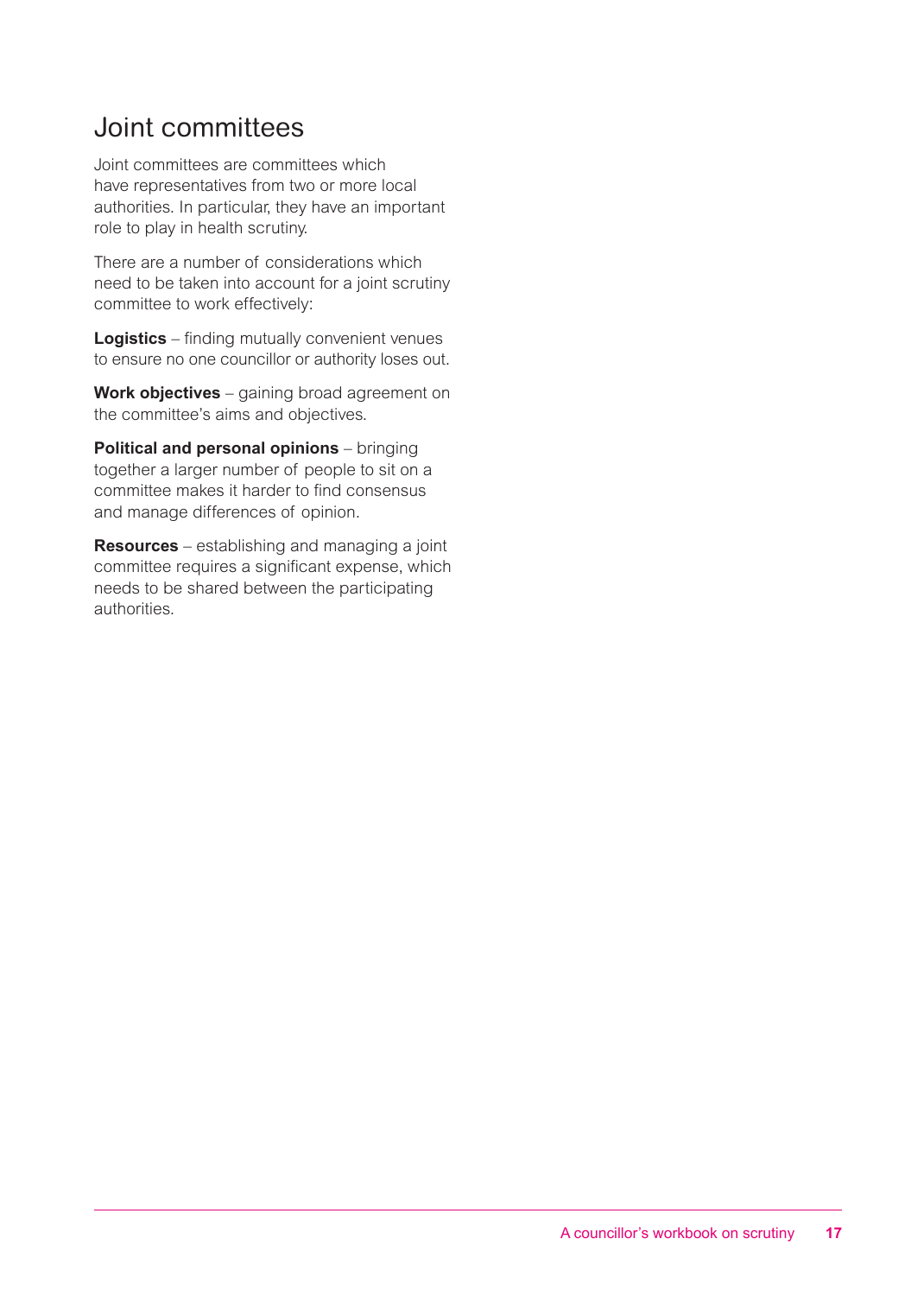## **The scrutiny review process**

Scrutiny reviews can take place before or after a decision has been made.



#### **Hints and tips The scrutiny review process**

Each council has its own process for conducting a scrutiny review, which will be influenced in part by the resources it has available. Here is a generic scrutiny review process.

### **Scope the review**

- determine the key issues and objectives
- identify key stakeholders
- identify who needs to be involved
- decide what evidence needs to be gathered and how
- determine how the work will be managed
- consider potential risks and ways of managing them

### **Gather evidence**

- undertake consultation through public meetings, surveys, workshops and focus groups
- carry out site visits
- source data and reports
- interview experts and witnesses
- conduct focus groups and workshops
- work with officers and councillors to research issues

### **Evaluate evidence**

- consider all the evidence in the context of the scope of the project
- look at evidence alongside other sources of data to gain a comprehensive view of the performance of a given service

### **Report and make recommendations**

- document the work carried out and what conclusions have been reached
- make recommendations
- distribute the reports and recommendations to the relevant stakeholders for approval

### **Implement**

- agree and develop an implementation plan
- action the agreed recommendations
- feedback outcomes to stakeholders, including the local community

### **Monitor**

- track progress of the changes being implemented
- evaluate and assess impact
- conduct further investigation and make additional recommendations if necessary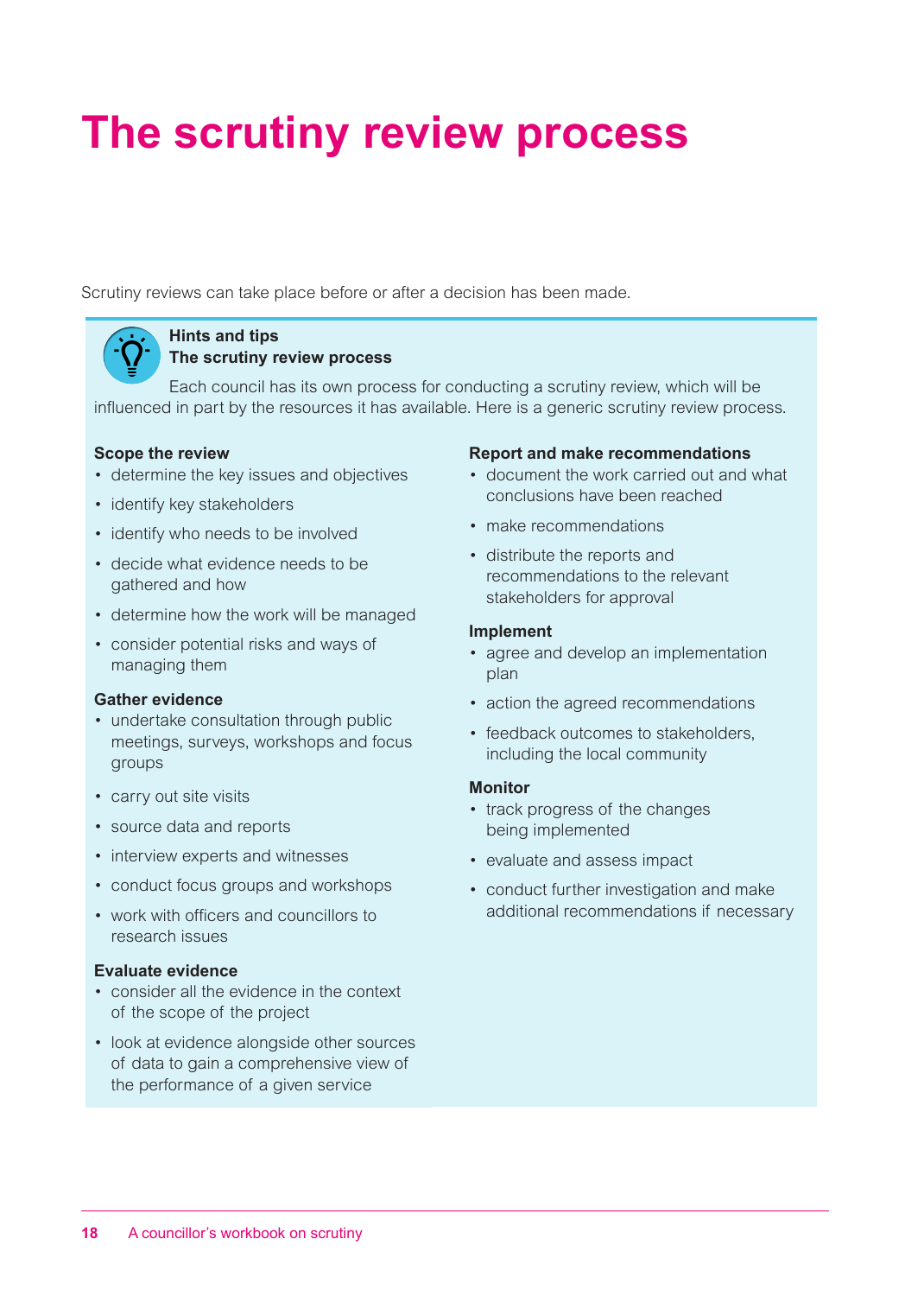### Pre-decision scrutiny

Pre-decision scrutiny is planned during the work programming activity and could take place immediately before a decision is made, or a more significant amount of time beforehand. By challenging assumptions and assessing what risks might arise from the implementation of a decision, scrutiny provides the opportunity to influence and improve decisions before they are finalised.

Councils are required to give 28 days' notice of a planned decision. The majority of councils publish their planned decisions in a Forward Plan, often with longer than 28 days' notice, so this is a useful scrutiny tool in identifying predecision topics. The decisions are brought to scrutiny as drafts of the final cabinet report.

Pre-decision scrutiny that is carried out immediately before a decision is made will have obvious time limitations, so it is best focused on key questions around the decision's implementation, risks and measures of success.

Scrutiny carried out several months before a decision is made will have more time and resources with which to delve into the fundamentals of the decision and propose alternative options. This is the best way to scrutinise major decisions and significant strategic matters. Overall, pre-decision scrutiny can help the decision-making process by:

**Providing an impartial perspective** – scrutiny can gather its own evidence to contribute towards the decision-making process, and consult those directly affected by the decision impartially and independently.

**Challenging assumptions and making evidence-gathering more robust** – scrutiny can look at projections relating to the impact of the decision – financial, social, economic, environmental – and consider whether those projections and assumptions are justified.

**Developing realistic plans and targets** – scrutiny can help to develop challenging but realistic targets that will be impartial and focused on outcomes rather than outputs.

**Securing ownership and buy-in to the final decision** – engaging with scrutiny will help the executive to understand the expectations of the wider group of elected councillors and, by extension, the public.

**Engaging with and satisfying the public** – scrutiny can help the council to understand local needs, with public engagement being led by councillors who approach discussions with no vested interest or stake in the final decision.

### Post-decision scrutiny and call-in

Post-decision scrutiny takes place in response to decisions that have already been made. This is particularly useful for influencing policy changes in the medium to long term.

For decisions that have been made but not implemented, scrutiny has the power to callin the executive to revisit a decision and delay its implementation. This applies only to 'key decisions', which are predominantly decisions made by the executive, either as individuals or as a whole. Councils define key decisions in different ways, but usually these are decisions with implications over a certain financial threshold, eg over £250,000, and which affect two or more council wards.

The purpose of call-in is to provoke further debate on a topic of political contention. It acts as a means to draw attention to opposition to a decision, and provides a forum for that opposition to be voiced.

Call-in is a tool that should be used in exceptional circumstances and for issues of particular contention. To use it otherwise would prolong the decision-making process overall and create unnecessary tension between the executive and the scrutiny committee. Effective pre-decision scrutiny will help to avoid the need for call-in.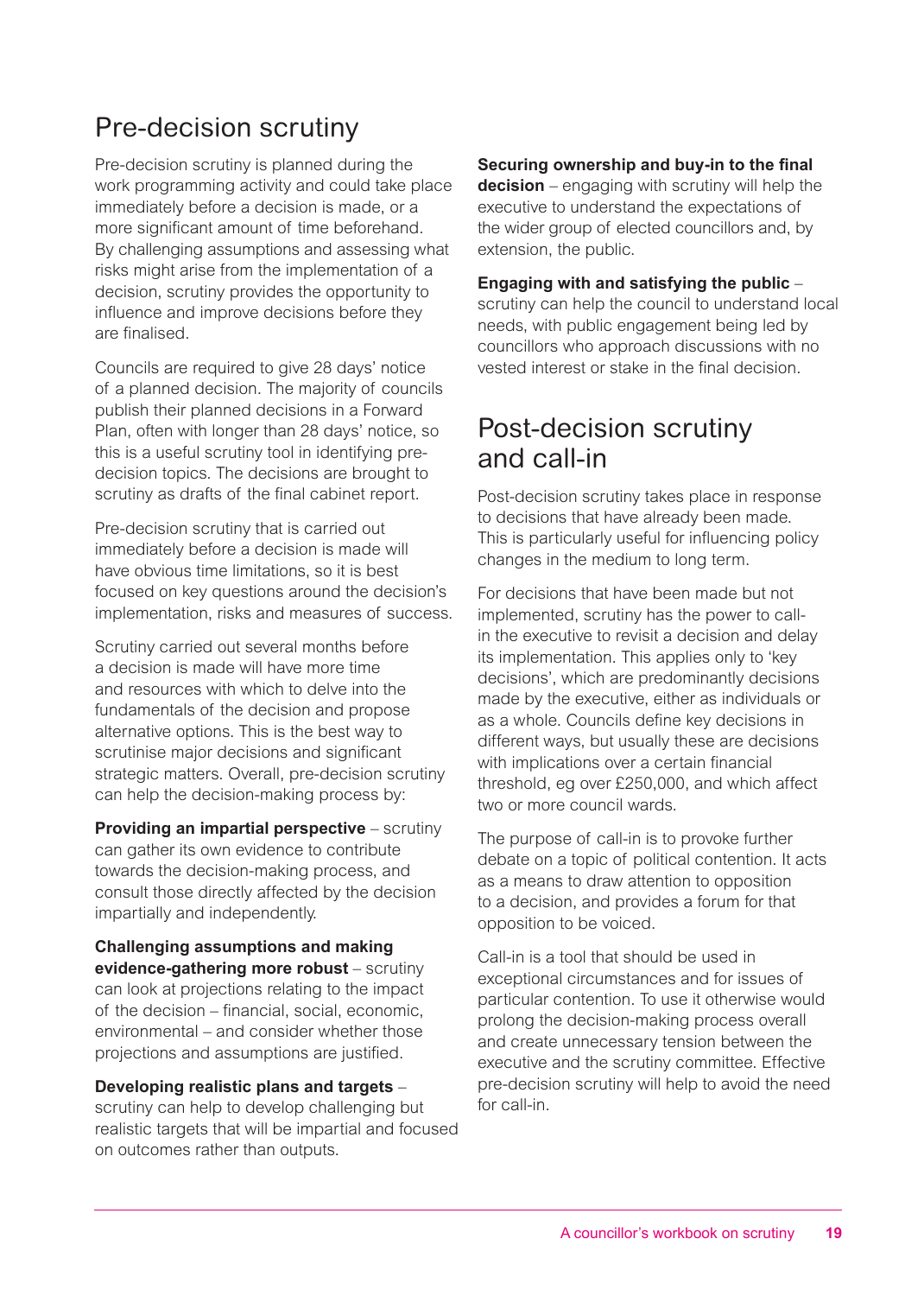

### **Challenge 3 – the call-in process in your council**

The call-in process, and the approach to managing call-in meetings, differs from council to council. Make a note here about how your council manages call-in.



#### **Case study Scrutiny and policy development**

Brighton and Hove's Traveller Strategy Scrutiny Review Panel (2011) conducted its scrutiny review alongside the executive's preparation of a Traveller Strategy. The strategy was amended in response to recommendations in the scrutiny review.

Brighton and Hove City Council was looking to create a strategy for Gypsies and Travellers which was forward thinking and inclusive. The council hoped to pioneer new ways of addressing their needs while remaining sensitive to their traditional lifestyle, as well as providing basic services such as education and health, and fostering good relationships with local Traveller and Gypsy communities.

Unauthorised encampment was an unwelcome and costly issue for the council. The scrutiny panel's recommendations recognised that the creation of a permanent site, managed by the council, was key to reducing tensions and could help facilitate mutual understanding. Evidence showed that solving the issue of accommodation could significantly curb economic costs. Also, when Gypsies and Travellers are in authorised sites returns are generated in rent, council tax and utility bills.

The recommendations were supported by evidence gathered from 31 expert witnesses as well as written evidence.

www.brighton-hove.gov.uk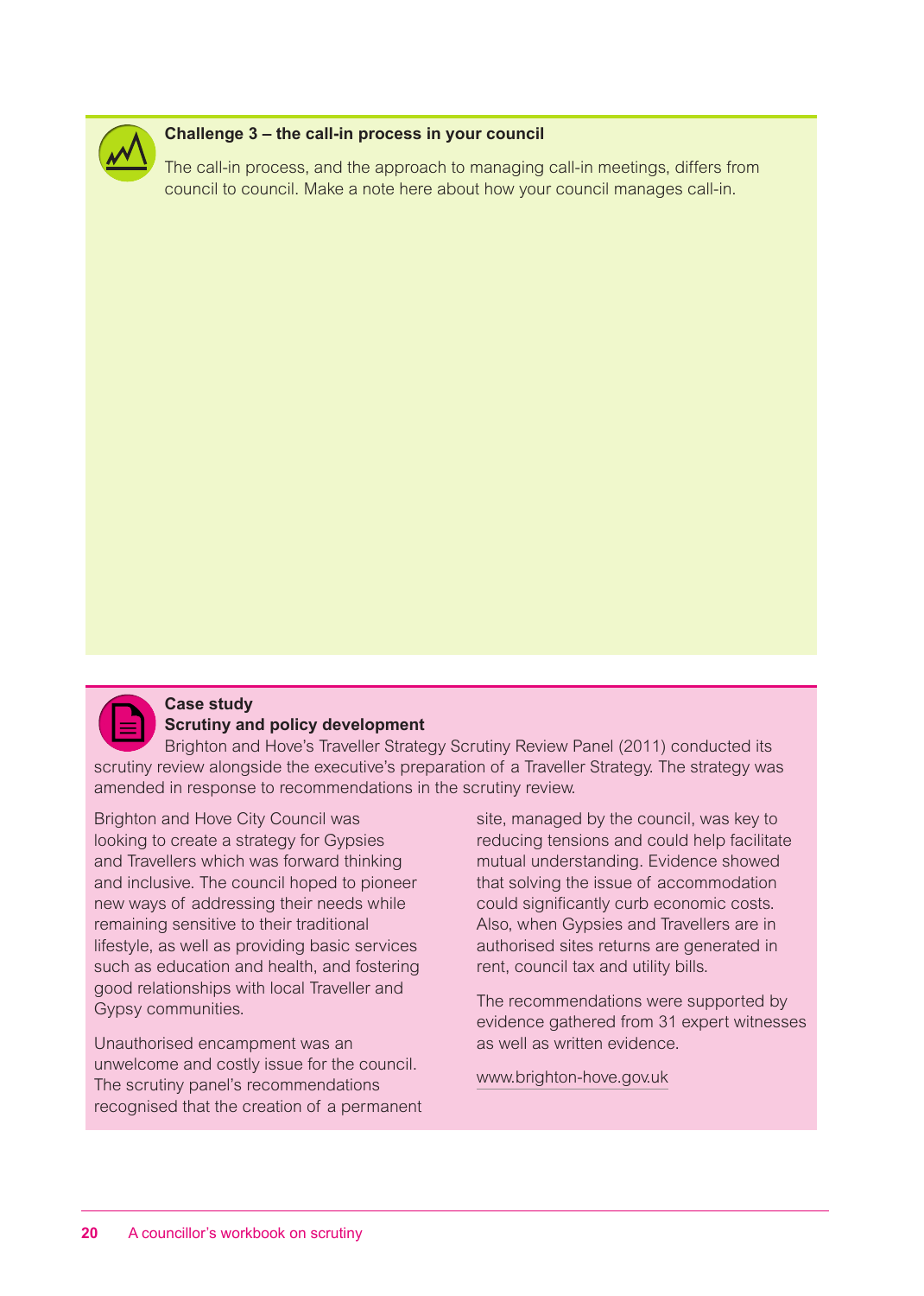### Gathering evidence

There are several methods for using meetings to gather evidence.

### **'Scrutiny day' or 'challenge panel'**

This is a half-day or full-day session where scrutiny councillors, and others, come together to gather evidence on a topic and to make recommendations. This is the standard approach taken by a number of councils.

### **Light touch review**

This is a review of a narrow topic which might involve holding two or three evidence-gathering meetings over the course of about a month.

### **Full length review**

This involves members meeting periodically over the course of several months and was the traditional approach to scrutiny reviews in many councils until quite recently. The resource involved can be significant.

### **Standing panels**

Standing panels are bodies set up to provide oversight for an ongoing council process. They are used when scrutiny is shadowing a timelimited piece of work carried out by someone else – for example, the council's budget preparation or a major NHS reconfiguration.

### Sources of information

The information gathered during a scrutiny review, and where to find it, will depend on the topic under review. In the interests of efficiency, scrutiny councillors have a responsibility to actively seek out information for themselves, so it is important that you are aware of what information is available and how to access it. Here are some examples of information that could be useful.

### **Information on performance, finance and risk**

- quarterly performance and finance reports
- programme and project management information
- risk registers
- complaints logs
- internal reviews and action plans

### **Strategic information**

- budget and policy frameworks
- external inspection reports
- corporate peer challenge letters, reports and information
- departmental plans and strategies
- partnership plans and strategies
- council or partnership programmes
- cross-departmental strategies
- improvement plans
- information from benchmarking clubs, where councils share information

#### **Feedback**

- from consultations and residents' panels
- from frontline staff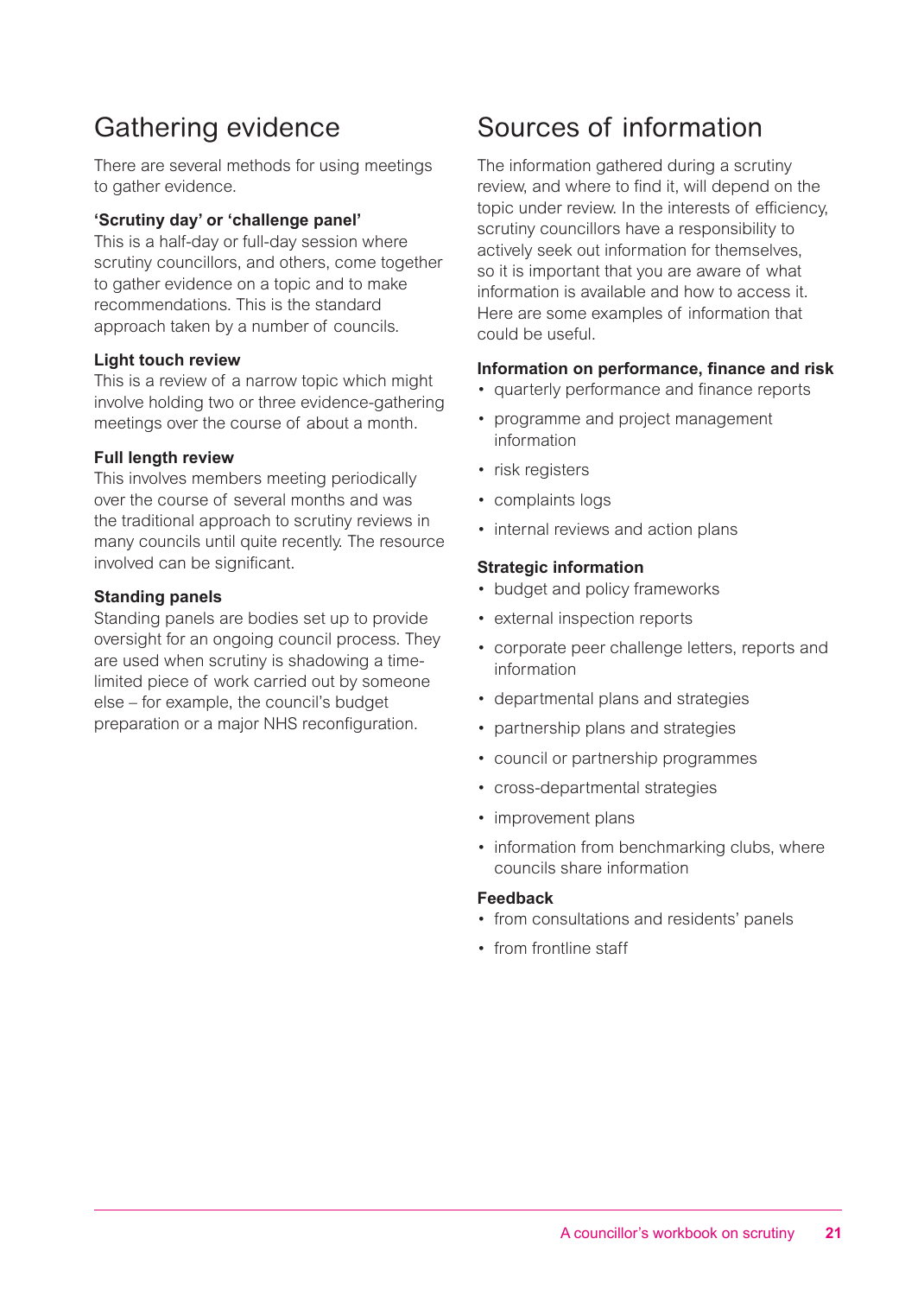

### **Challenge 4 – where to find information**

You will have direct access to much of the information you need through your council's website or internal computer systems. There is a benefit to reviewing raw data, rather than a report prepared by an officer, in that it allows you to use your unique

perspective as an elected representative, with detailed knowledge of your ward, to make your own links and connections between performance issues.

Do you know where to find management information for your council? Make a note of where your council makes this kind of information available.

### Using evidence effectively

Using evidence effectively means looking at it alongside other sources of data, to see what themes emerge and whether different evidence sources disagree about services being provided on the ground.

For example, customer complaints data can be compared with performance information, finance information and risk registers, to take a comprehensive view of the performance of a given service. While performance information may suggest that all targets are being met, the service may be overspending and complaints data may demonstrate that the public are unhappy with the level of service being provided – an issue which has not been identified in the risk register as needing action. Linking together information in this way allows judgements to be made about difficulties which can help to frame and focus solutions in a way that will be useful to officers delivering the service on the ground.

### Making a recommendation

Recommendations are the way that scrutiny can have an impact. Making good recommendations, and monitoring them, makes it more likely that scrutiny's work will add value.

A good recommendation is:

- specific about the change recommended
- evidence-based and realistic
- focused on measurable outcomes
- addressed to a specific person or group
- realistic about financing requirements
- developed in partnership with the executive, council officers and council partners.

There is a legal requirement for the executive to respond to recommendations within two months of them being made. If recommendations are made to a named partner organisation, however,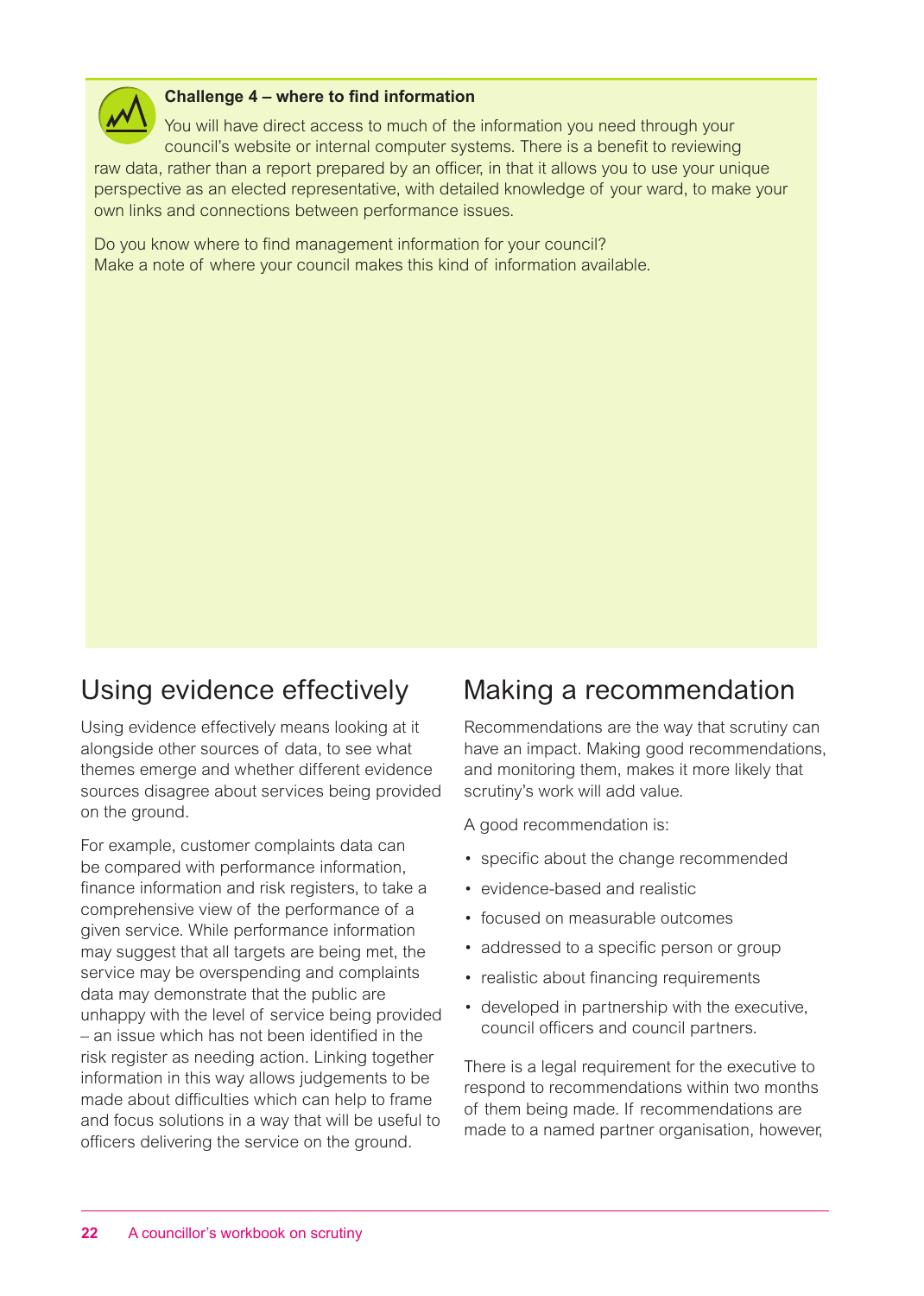they do not have a duty to formally respond, although they do have a responsibility to 'have regard to' the recommendations.

The response to a recommendation from a decision-maker should consist of:

- a clear commitment to delivering the measure within the timescale set out
- a commitment to be held to account on that delivery in six months' or a year's time
- where it is not proposed that a recommendation be accepted, the provision of detailed, substantive reasons why not.

Scrutiny can help decision-makers to view recommendations in a positive light, and submit acceptable responses, by agreeing beforehand when and how recommendations will be made, and what an acceptable response will look like.

### Monitoring recommendations

It is scrutiny's responsibility to monitor and evaluate recommendations once they are implemented, even though it is not their responsibility to deliver the changes.

Tracking the progress of recommendations does not require full scrutiny reviews, but a simple check that after six or twelve months they are being implemented and the outcomes detailed in the decision-maker's response are being fulfilled. Action can be taken if required; if everything is on track, scrutiny can trust the implementations are being made satisfactorily and move on.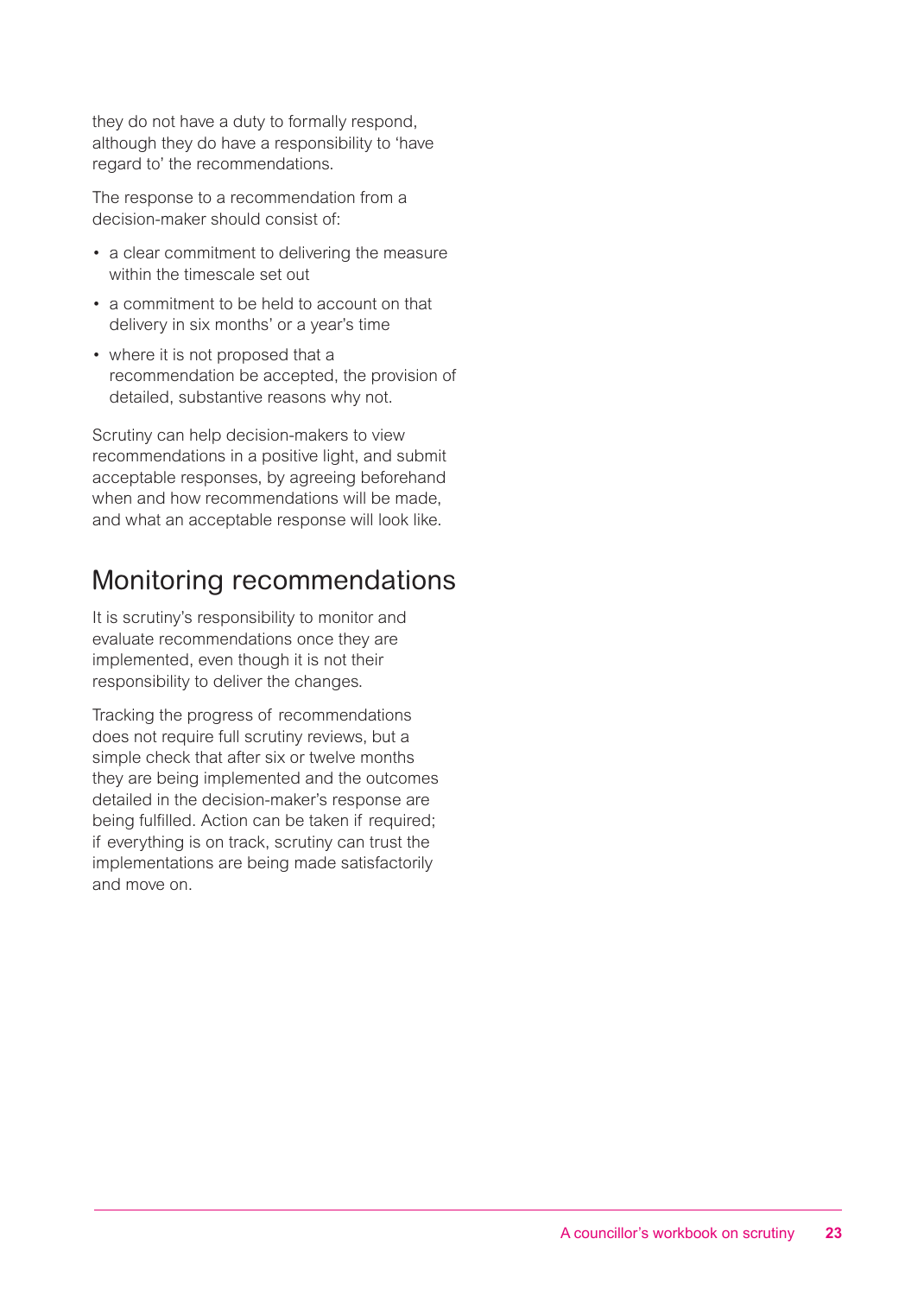## **Working with others**

The effectiveness of the scrutiny committee relies on it establishing positive relationships with the council's executive, its officers and partner organisations.

### The council executive and officers

The responsibility for scrutiny working well is shared with the council's executive, which has a duty to ensure its members do not undermine or denigrate scrutiny.

The Local Government Act 2000 requires the council executive and officers to:

- Attend meetings when required to do so. The word "require" is not defined in the Act but it can be assumed that it does not confer a choice as to whether or not to attend.
- Provide information, where required to do so. Again, this must be complied with.
- Respond to recommendations.

With some planning and consideration, scrutiny can make it easier for the executive and officers to engage with scrutiny, therefore making it more likely that they will accept and implement recommendations. The scrutiny committee can do this by:

- being clear about why topics have been chosen for scrutiny review and demonstrating, where possible, how they fit with the executive's priorities
- making invitations to scrutiny committee meetings far enough in advance that people are more likely to have availability
- being clear about the purpose of committee meetings and why people are being invited to attend
- where possible, sharing scrutiny reports and recommendations in draft form; this makes sure there are no unpleasant surprises for anyone, and allows the executive to highlight where it feels recommendations may require alteration for practical reasons
- defining the content and format of the executive's response to recommendations
- involving the executive and officers in discussion and dialogue as the work programme is put together
- making sure the executive's viewpoint is fully understood and reflected in scrutiny review reports.

A number of councils have developed a protocol to manage the scrutiny/executive relationship.

### Statutory officers

Councils are required to designate two statutory officers who, between them, share the responsibility to protect and promote the scrutiny function: the scrutiny officer and the monitoring officer. They are ultimately responsible for securing good governance within the authority.

From time to time, questions and concerns will arise about the operation of the scrutiny function, and an officer will need to make a determination about what the law says, and how this should be applied to that particular situation. The scrutiny officer and monitoring officer need to have a nuanced and meaningful understanding of the scrutiny function in order to accurately make judgements about its operation when disagreements or other issues arise.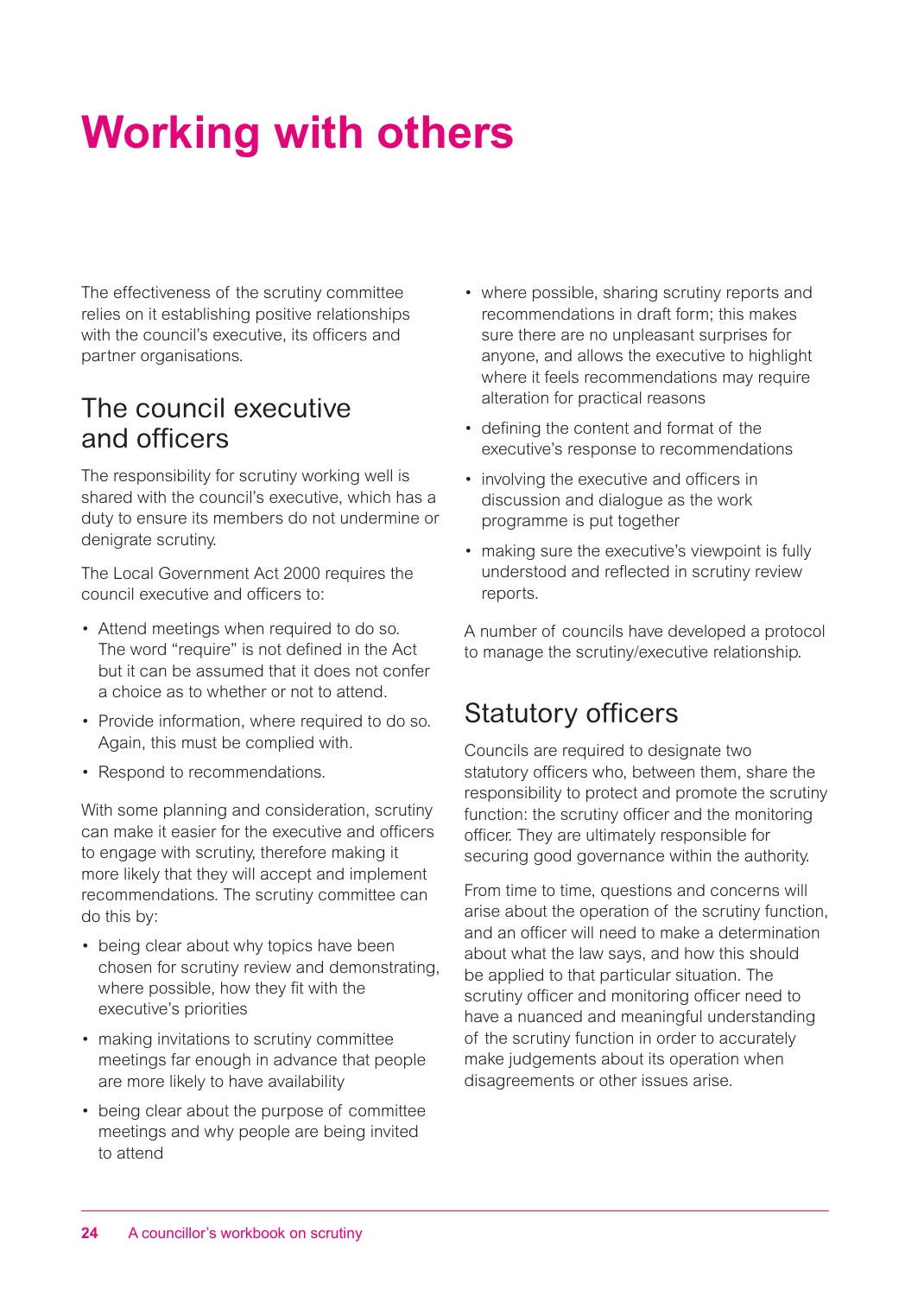### The scrutiny officer

The scrutiny officer has the responsibility for promoting the role of overview and scrutiny, supporting overview and scrutiny committees, and providing advice to officers and councillors about overview and scrutiny committees. This includes activities such as:

- providing, or managing, administrative work
- undertaking research
- analysing data
- preparing reports.

The scrutiny officer cannot be the council's head of paid service, the monitoring officer or the chief finance officer (s151 officer). They will not necessarily have the word 'scrutiny' in their job title; similarly, someone with the job title 'scrutiny officer' will not necessarily be the council's statutory scrutiny officer.

District councils in areas where there is also a county council, and shire districts in twotier areas, do not have a duty to designate a statutory scrutiny officer.

### The monitoring officer

The monitoring officer is responsible for ensuring that the council operates within the law. Their principal responsibilities are:

- to report on matters they believe are, or may be, illegal or amount to maladministration
- to be responsible for the conduct of councillors and officers
- to be responsible for the operation, review and updating of the constitution; this includes providing advice on the interpretation of the constitution, and making determinations where necessary.

The view of the monitoring officer on the meaning of the law as it relates to local government, and the council's constitution, is final. When issues arise around the scrutiny function, the scrutiny officer can provide advice to the monitoring officer to assist them in reaching a decision or determination.

### Scrutiny and partner organisations

Councils often work with partner organisations to deliver services. These could be in the private, public or voluntary sectors and include:

- contractors
- organisations with whom the council has jointly commissioned services
- organisations that the council funds to deliver certain services by means of grant funding or service level agreements.

It is likely that any service a council delivers, and therefore any scrutiny review, will involve a partner organisation in some way. Scrutiny has statutory powers to investigate the work of a council's partners.

### **Health**

Health scrutiny committees may investigate any health-related issue in their area, and have an obligation to invite interested parties when they choose to carry out such investigations. When they make recommendations to local NHS bodies, scrutiny committees have the right to require a response within 28 days. Scrutiny can carry out investigations on its own initiative, or at the suggestion of Local HealthWatch.

Where scrutiny finds issues around substantial developments or reconfigurations of local health services, the council (rather than the scrutiny committee) has the power to refer it to the Secretary of State.

### **Community safety**

Under the Police and Justice Act 2006, a committee of the council designated as a community safety scrutiny committee has the power to ask local community safety partners for information, request that those partners attend meetings (given reasonable notice) and require that those partners consider recommendations submitted to them.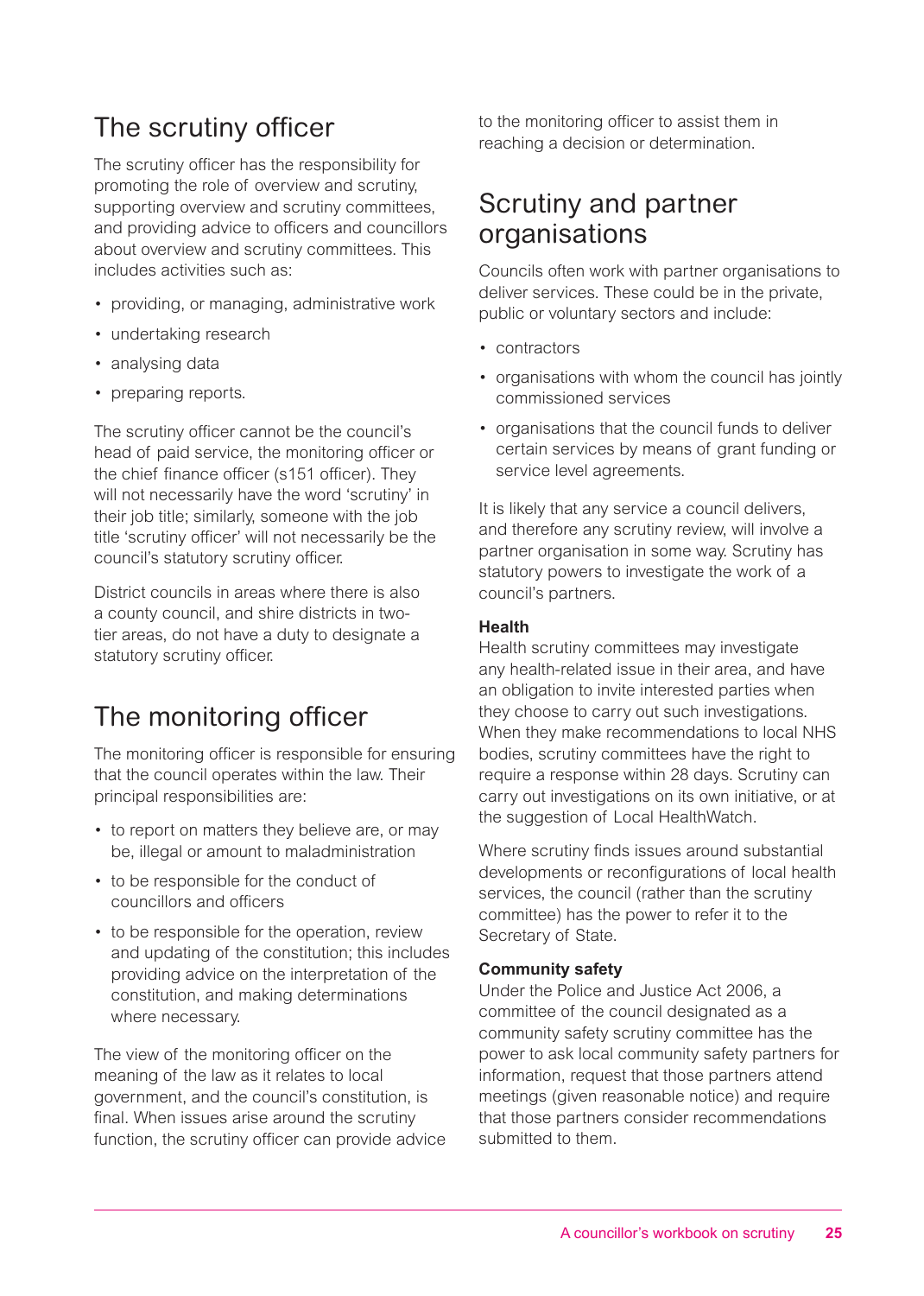### **Flood risk management**

Following recommendations made by the Pitt Review, scrutiny committees have a formal role with regard to flood risk management, which allows for the review and scrutiny of such functions carried out by upper tier authorities.

### **Other partners**

Scrutiny has some loose legal powers in relation to partner organisations working with the council to deliver public services. In real terms, though, it does not have any more rights than a private citizen, so it is important to foster positive working relationships with partners in order for scrutiny to achieve its objectives.

Scrutiny can, however, ask these partners to attend meetings, request information from them and require them to 'have regard to' their recommendations. There is no legal definition for 'having regard to', but some councils have defined it through scrutiny/partner protocols.

### **Contracted-out and commissioned services**

These are not specifically provided for in legislation. However, scrutiny has a general responsibility to hold to account those people who commission services and manage contracts. This requires discussion and liaison with council officers in 'client-side' positions who are responsible for managing the relationship with contractors and providers.

Scrutiny is beneficial in this context because its perspective is informed by listening to and understanding the experiences of local people, thereby measuring services in terms of value to the community.



#### **Hints and tips How to engage partners in scrutiny**

Early planning and dialogue, to set out mutual expectations, is critical for encouraging partners to engage in scrutiny.

- Talk to partners early on to discuss the work programme (talking about topics you're considering looking at, and thinking about how they can be cast so as to better complement partners' own work).
- Ensure that partners know what to expect and understand the purpose of whatever meetings they are invited to and the overall purpose of the work on which you're engaged.
- Make sure that the scrutiny process is made transparent for partners, by providing them with agendas and associated information well in advance.
- Use one-off 'challenge panels' or 'scrutiny days' rather than expecting partners to be able to support a detailed piece of ongoing work.
- Be clear about how the information provided by partners will be used.

You can find more information in the CfPS 'Practice Guide 9: Engaging with partners'.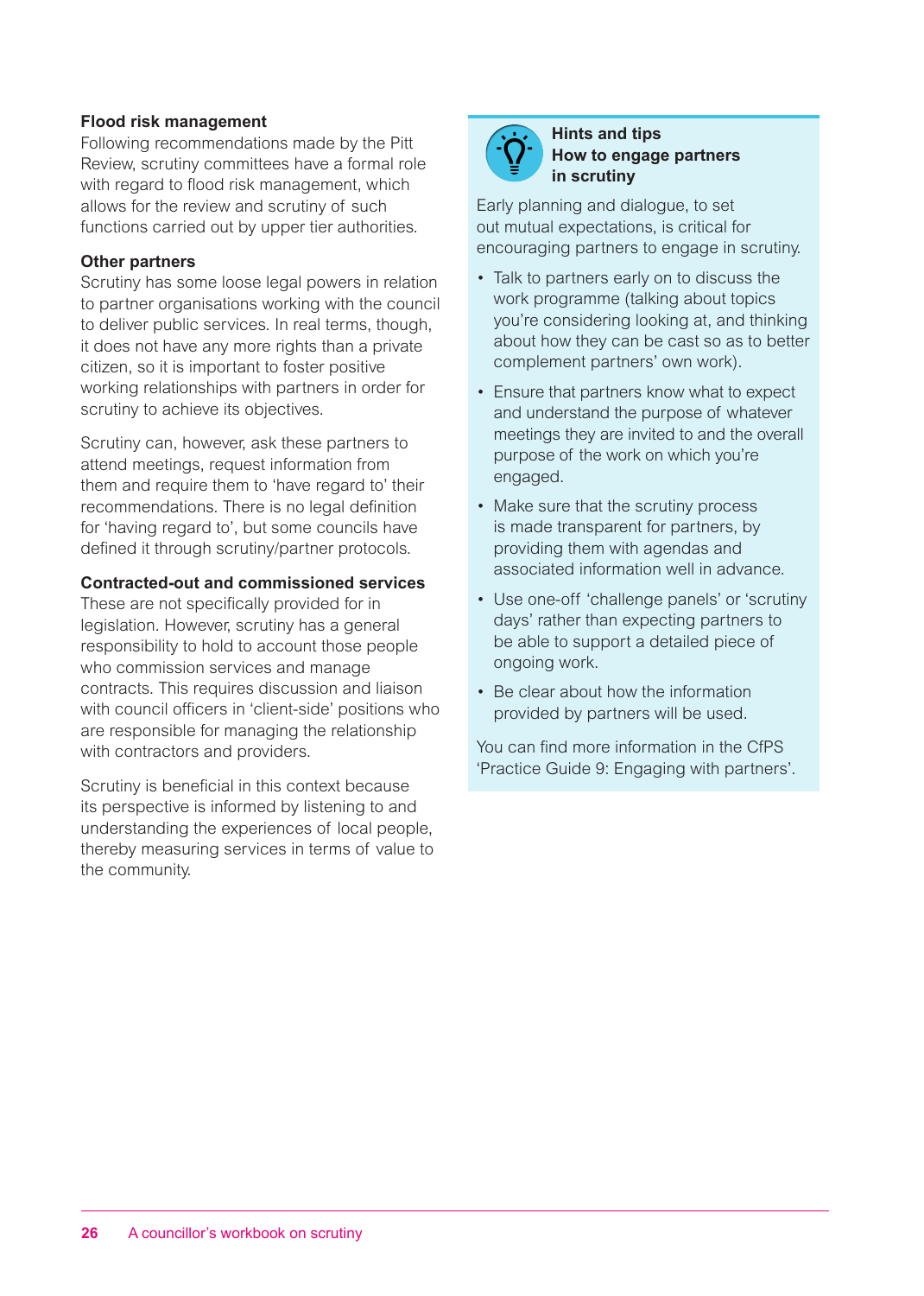### Other scrutineers

There are other organisations that also have a responsibility to scrutinise distinct public policy areas. It is important that scrutineers work together in the interest of streamlining governance and with a view to sharing the limited resources available to scrutiny.

Joint working includes activities such as sharing information, carrying out informal background research and working on a formal joint task force or committee.

Other scrutineers include:

### **Local government**

- other tiers of government
- local neighbourhood and area structures
- the Local Government Association (LGA), which carries out corporate peer challenges
- OFSTED for children's services inspections
- the audit committee

#### **Health**

- Local HealthWatch
- Care Quality Commission
- NHS regulation organisations
- Education
- school governing bodies
- Policing
- police and crime panels
- police and crime commissioners

### **Fire**

• fire and rescue authorities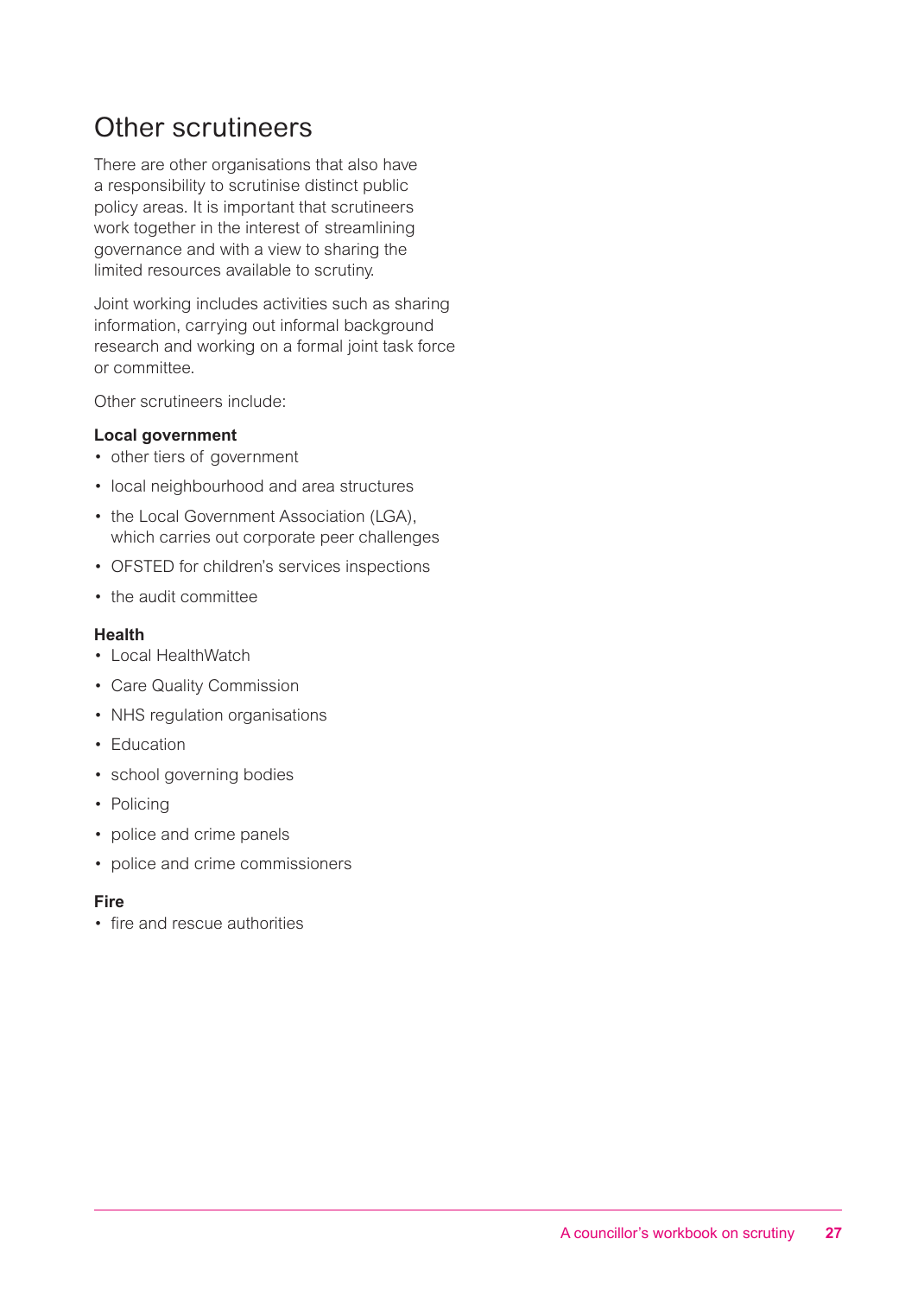## **Useful skills**

### Questioning techniques

Questioning is a crucial component of the 'critical friend' challenge and an important principle of good public scrutiny. The key to successful questioning is balancing the need to get answers with the need to build strong relationships. This can be achieved by a combination of good preparation, knowing what questions to ask and when to ask them, and understanding which style is appropriate for different situations.

Questioning is best carried out after some preliminary evidence gathering and research has been undertaken, so that questions can be targeted on the appropriate issues and the appropriate witnesses can be identified for questioning.



**Hints and tips Selecting witnesses for questioning**

- How will speaking to this witness help to achieve scrutiny's objectives?
- Will this witness be willing to help?
- Can this evidence be acquired from anywhere else?
- Will it be necessary to balance this witness's views with the views of others, as part of the wider evidence gathering?

A pre-meeting can be a useful preparation tool to decide how to carry out the questioning, for example:

- Who will ask the questions?
- How the questions will be organised?
- Will the chair call people to ask questions in a free format, or will the use of supplementary questions will be tightly defined?
- Which types of question to use for different witnesses?
- How to respond to a witness who is unhelpful or evasive?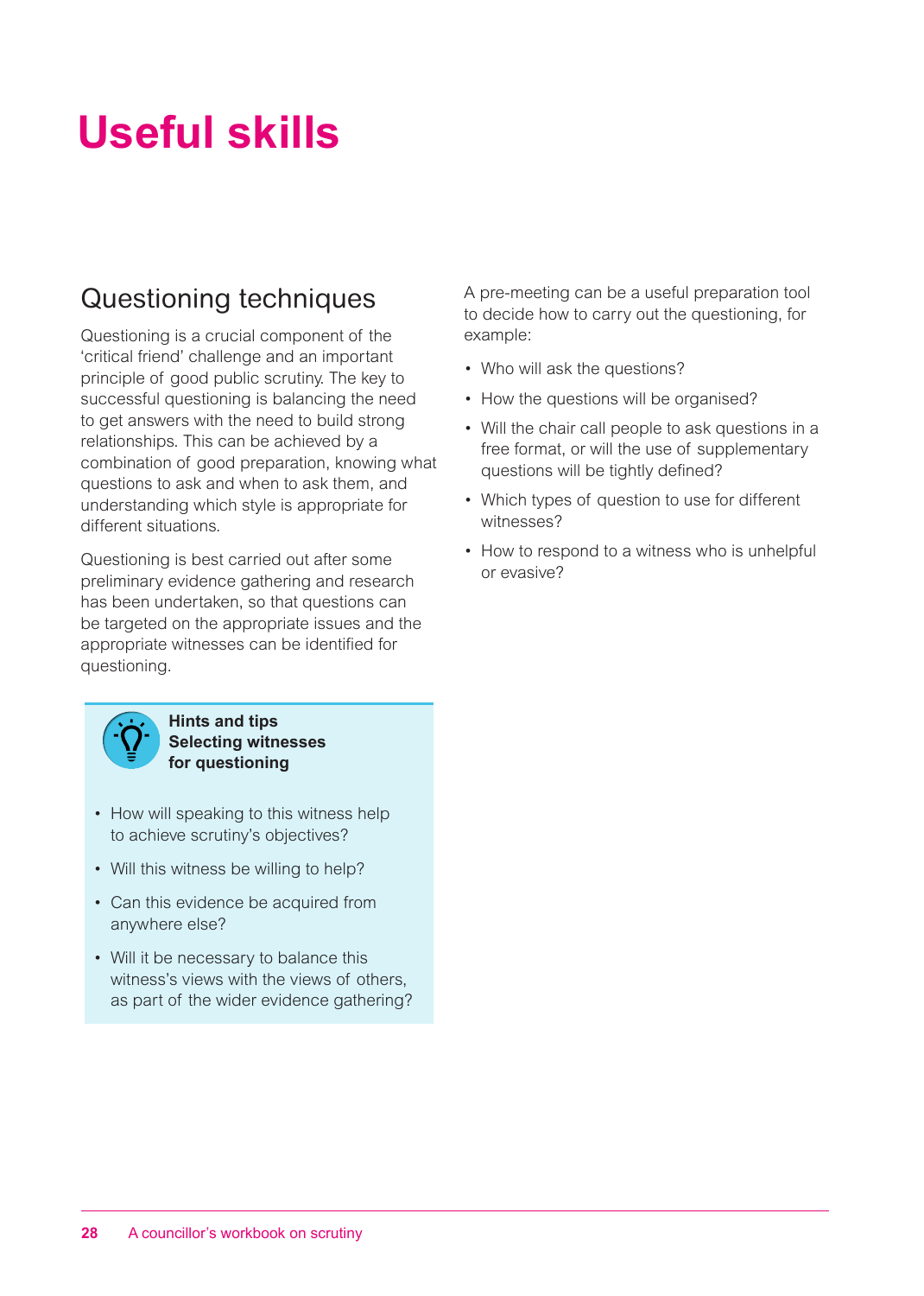

**Hints and tips Question types**

#### **Open questions**

Open questions allow the witness to open up and to share all the information they have. Encouraging the witness to elaborate early on will allow them to speak and will calm their nerves. This will help them to relax, and can be helpful in ensuring the witness will answer further questions in a more helpful manner.

Useful phrases:

- How...?
- Why…?
- When…?
- Who  $\frac{2}{3}$
- What…?

#### **Closed questions**

Where a simple yes or no answer will suffice it is advisable to stick to closed questions (such as when checking a fact). Closed questions are harder to avoid and easier to challenge.

Useful phrases:

- Did you ...?
- Have you told……?
- What I think I'm hearing is... is that right?

#### **Reflecting questions**

These are used to clarify something which has been said, and/or to get the respondent to speak about a subject in more depth.

Useful phrases:

- You said that...
- You sound as if ….
- I get the feeling that ....

### **Extending questions**

Extending questions invite the witness to offer more information, and to elaborate on what they have already said.

Useful phrases:

- How else could...?
- Could you tell me more about..?

#### **Comparative questions**

These can be used to compare situations (for example on a before and after basis).

Useful phrases:

- What has it been like since…?
- What difference has...?

#### **Hypothetical questions**

The use of hypothetical frameworks allows the witness to answer a question from a safer theoretical position and may encourage them to explore issues in more depth.

Useful phrases:

- $\bullet$  If
- Imagine...

#### **Rephrasing or paraphrasing**

Another technique that can be used to clarify something that has been said by the witness, it may also encourage the witness to elaborate on their previous answer and provide more detail.

Useful phrases:

- Are you saying that…?
- Let me see if I understand the problem completely…

#### **Linking questions**

Linking questions rely on active listening on the part of the scrutineer (see below). By linking previous responses offered by the witness to other issues the scrutineer is able to demonstrate that he has valued the witness's input. This technique may then encourage the witness to offer further explanation

Useful phrases:

- You mentioned earlier that...
- How would you....?

The CfPS provides more detail in their 'Skills Briefing 1: Questioning Skills'.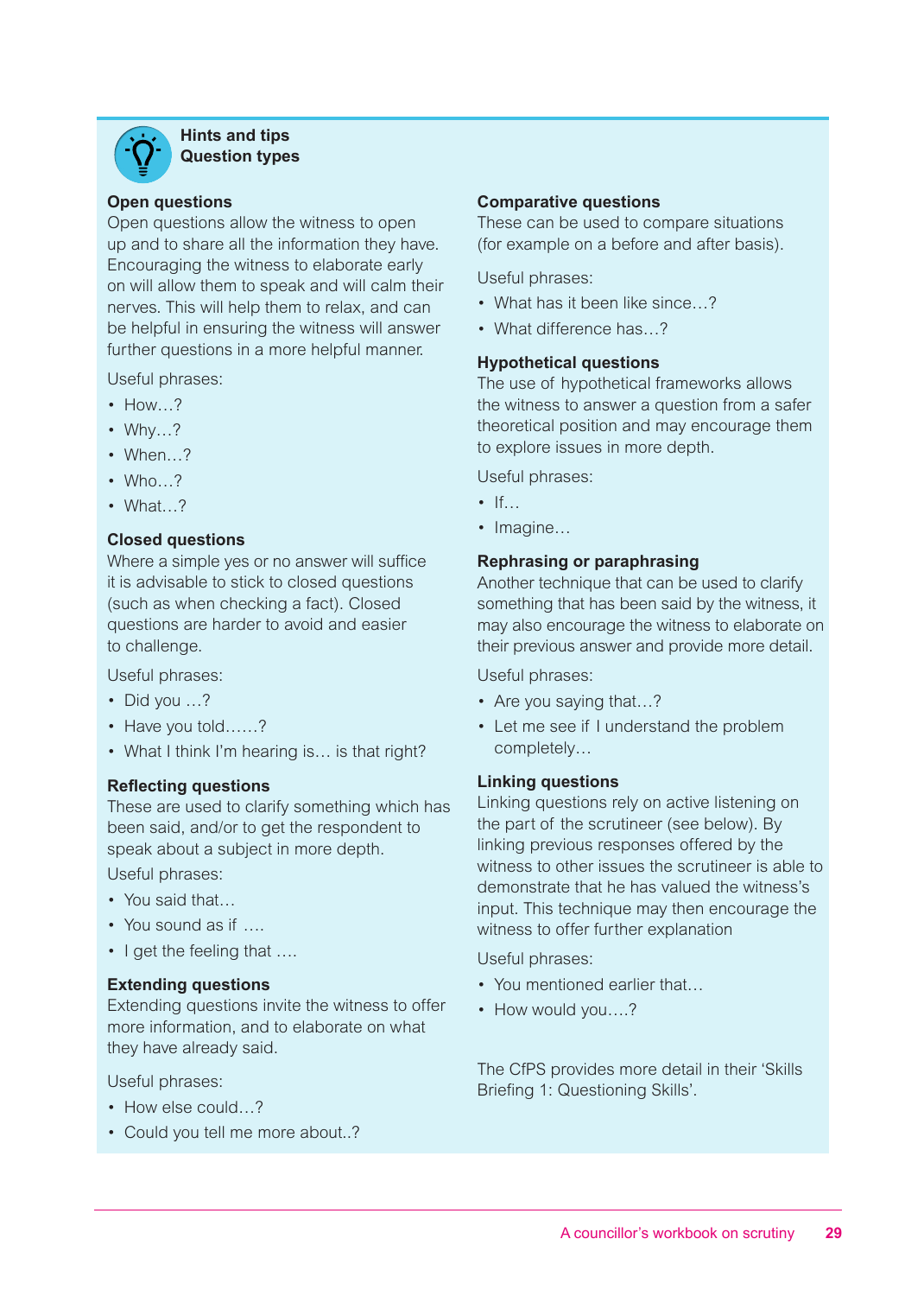### Listening skills

Listening skills are an important part of the scrutineer's role and are closely linked with questioning. Active listening ensures the witness feels that they are being properly heard and understood, which can help to facilitate further questioning.

The basic principles of active listening are:

**Positive body language** – look attentive and show positive signs of encouragement; consider the body language of the witness to gain a fuller understanding of their response.

**Check understanding** – use paraphrasing and repetition to check that you have understood the witness.

**Take notes** – these can be referred to later or used to challenge the witness if an explanation has not been fully understood, or where a contradiction has appeared in the witnesses statements.

### Chairing scrutiny

The chair of a scrutiny committee should seek to provide, through strong leadership, a good environment for the constructive challenge of decision- makers. They should foster discussion and encourage all concerned stakeholders to be involved in the process, whilst ensuring that all opinions are expressed in a constructive manner that contributes to the intended outcomes of the process.

The chair is also responsible for ensuring that the scrutiny process – within and outside the context of formal committee meetings – is managed in a way that creates a fair and balanced environment, keeping the scrutiny process free from political point scoring and allowing for the effective scrutiny of all evidence that is produced.

In summary, the chair needs to ensure that all work being delivered by the committee, or panel:

- makes a positive impact on services
- promotes good practice
- challenges underperformance
- acts as a catalyst for change
- deals, where appropriate, with relevant partnership issues.

The CfPS 'Skills Briefing 2: Chairing and Leadership in Scrutiny' provides an in-depth look at the role of the scrutiny committee chair.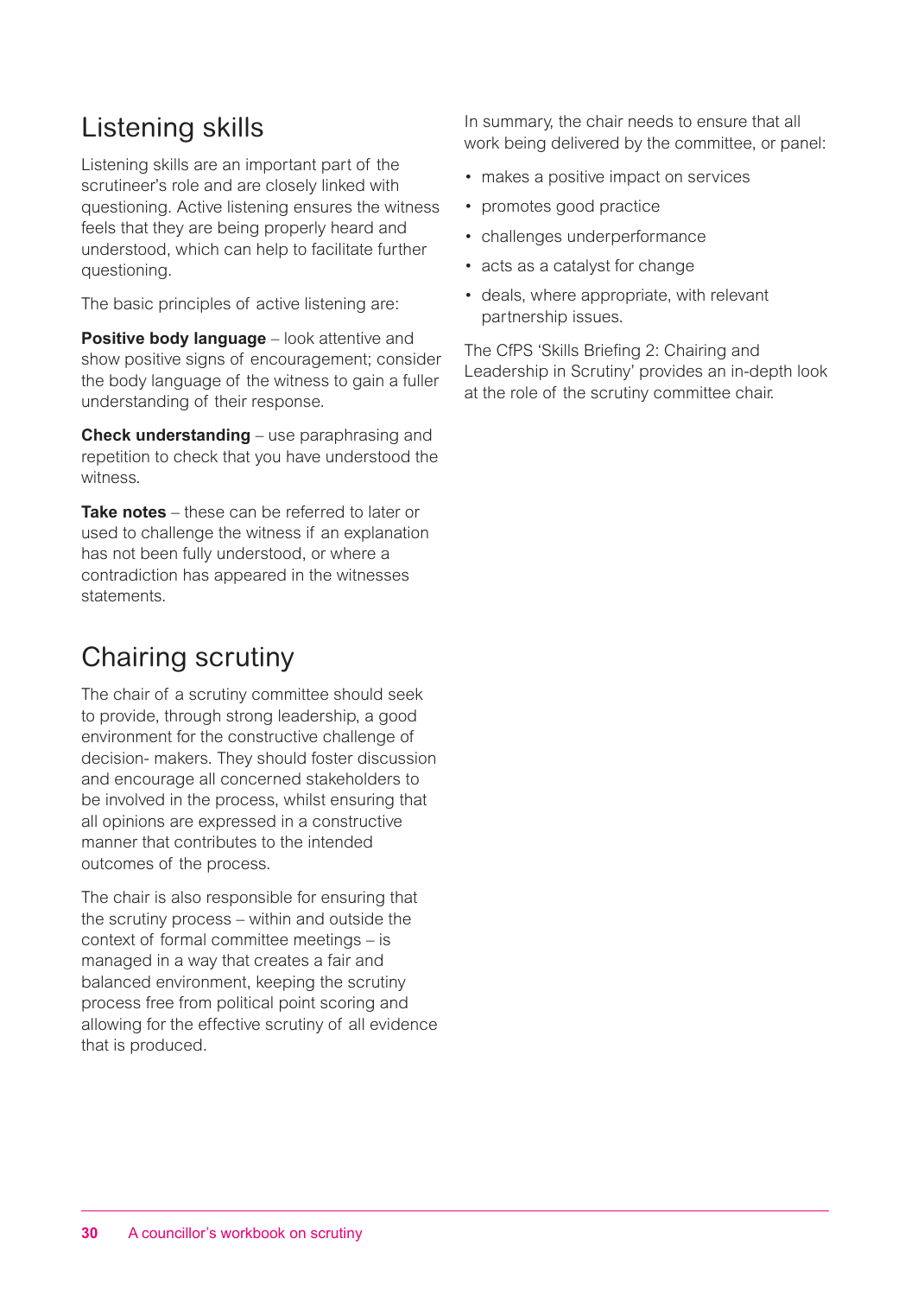## **Final summary**

It is important that all levels of government are scrutinised and held accountable for the decisions they make and the impact they have on local communities. In local government, the scrutiny function ensures that decisions made by the council executive are transparent and robust, and ultimately focused on improving public services.

Being an effective councillor, representing the needs of your community, requires a commitment to promoting scrutiny and ensuring that it takes place. It is a tool which you can use to make sure your local community's needs are reflected in the decisions made by the council – a unique perspective afforded to you by being a councillor.

Effective scrutiny involves:

**Effective work programming** – planning ahead, selecting appropriate topics, allocating time and resources, scoping and planning activities.

**Positive relationships** – fostered through effective communication with the council's executive, officers, partners and other scrutineers.

**Effective research and analysis** – examining raw data and prepared reports, using appropriate questioning techniques and selecting appropriate witnesses.

**Effective meetings** – preparing the meeting and the invitees, communicating in advance and afterwards, staying on topic, summarising and confirming decisions.

**Specific recommendations** – stating what needs to change, associated time scales, who needs to be involved and how it should be implemented.

**Good monitoring and evaluation** – ensuring that recommendations are being implemented and measuring success in terms of outcomes.

### Appendix – sources of further information and support



The Centre for Public Scrutiny (CfPS) has published a series of practice guides and skills briefings which are available from its website www.cfps.org.uk.

The Local Government Association (LGA) produces a number of development materials for councillors, including resources on how to chair meetings. All materials are published on their website www.local.gov.uk.